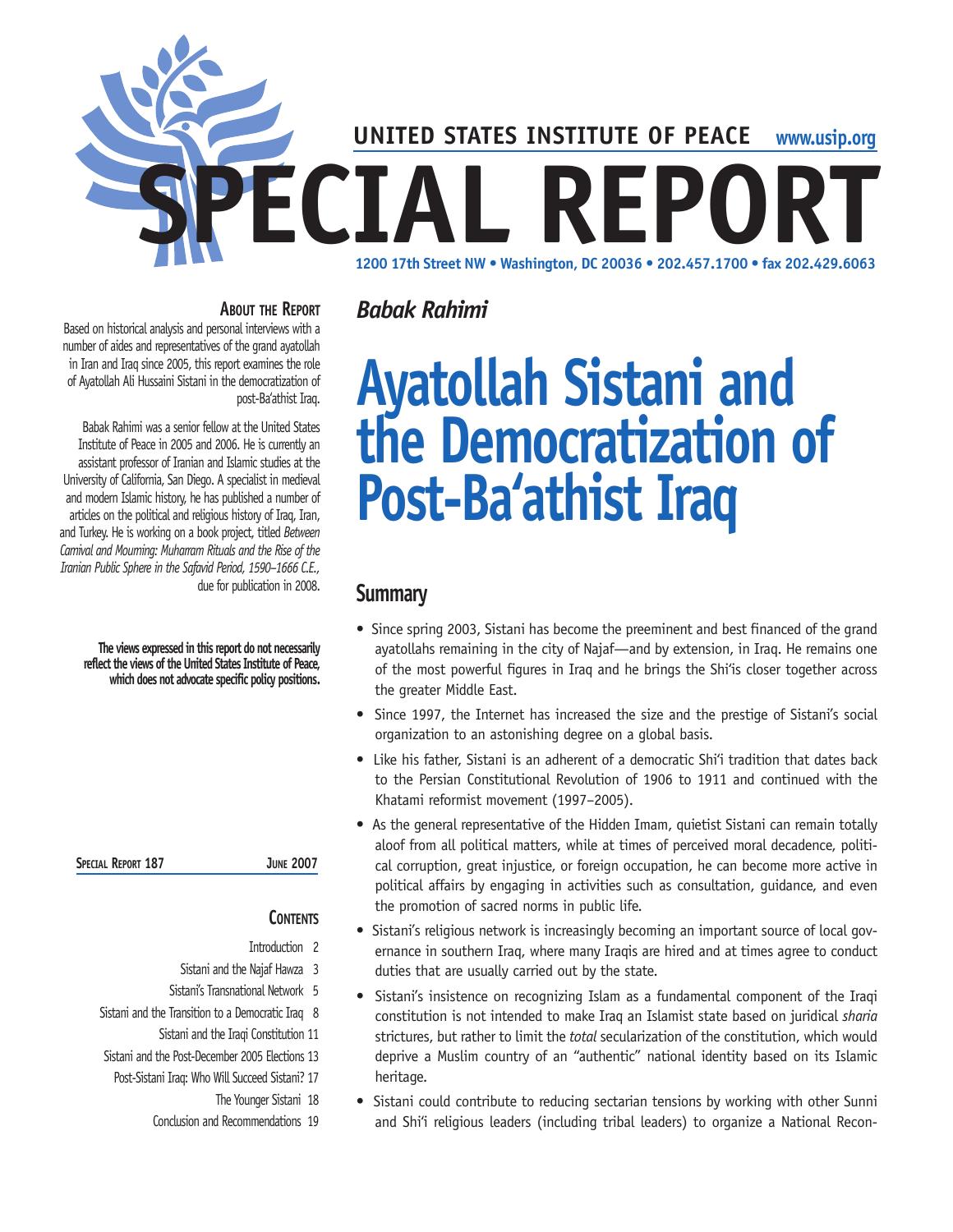| <b>Report Documentation Page</b>                                                                                                                                                                                                                                                                                                                                                                                                                                                                                                                                                                                                                                                                                                                                                                                                                                   |                             |                              |                                                     | Form Approved<br>OMB No. 0704-0188                 |                           |
|--------------------------------------------------------------------------------------------------------------------------------------------------------------------------------------------------------------------------------------------------------------------------------------------------------------------------------------------------------------------------------------------------------------------------------------------------------------------------------------------------------------------------------------------------------------------------------------------------------------------------------------------------------------------------------------------------------------------------------------------------------------------------------------------------------------------------------------------------------------------|-----------------------------|------------------------------|-----------------------------------------------------|----------------------------------------------------|---------------------------|
| Public reporting burden for the collection of information is estimated to average 1 hour per response, including the time for reviewing instructions, searching existing data sources, gathering and<br>maintaining the data needed, and completing and reviewing the collection of information. Send comments regarding this burden estimate or any other aspect of this collection of information,<br>including suggestions for reducing this burden, to Washington Headquarters Services, Directorate for Information Operations and Reports, 1215 Jefferson Davis Highway, Suite 1204, Arlington<br>VA 22202-4302. Respondents should be aware that notwithstanding any other provision of law, no person shall be subject to a penalty for failing to comply with a collection of information if it<br>does not display a currently valid OMB control number. |                             |                              |                                                     |                                                    |                           |
| <b>1. REPORT DATE</b><br><b>JUN 2007</b>                                                                                                                                                                                                                                                                                                                                                                                                                                                                                                                                                                                                                                                                                                                                                                                                                           | 2. REPORT TYPE              |                              | <b>3. DATES COVERED</b><br>00-00-2007 to 00-00-2007 |                                                    |                           |
| <b>4. TITLE AND SUBTITLE</b>                                                                                                                                                                                                                                                                                                                                                                                                                                                                                                                                                                                                                                                                                                                                                                                                                                       |                             |                              |                                                     | 5a. CONTRACT NUMBER                                |                           |
| Special Report: Ayatollah Sistani and the Democratization of<br>Post-Ba'athist Iraq                                                                                                                                                                                                                                                                                                                                                                                                                                                                                                                                                                                                                                                                                                                                                                                |                             |                              |                                                     | <b>5b. GRANT NUMBER</b>                            |                           |
|                                                                                                                                                                                                                                                                                                                                                                                                                                                                                                                                                                                                                                                                                                                                                                                                                                                                    |                             |                              |                                                     | 5c. PROGRAM ELEMENT NUMBER                         |                           |
| 6. AUTHOR(S)                                                                                                                                                                                                                                                                                                                                                                                                                                                                                                                                                                                                                                                                                                                                                                                                                                                       |                             |                              |                                                     | 5d. PROJECT NUMBER                                 |                           |
|                                                                                                                                                                                                                                                                                                                                                                                                                                                                                                                                                                                                                                                                                                                                                                                                                                                                    |                             |                              |                                                     | <b>5e. TASK NUMBER</b>                             |                           |
|                                                                                                                                                                                                                                                                                                                                                                                                                                                                                                                                                                                                                                                                                                                                                                                                                                                                    |                             |                              |                                                     | <b>5f. WORK UNIT NUMBER</b>                        |                           |
| 7. PERFORMING ORGANIZATION NAME(S) AND ADDRESS(ES)<br>United States Institute of Peace, 1200 17th Street<br>NW, Washington, DC, 20036                                                                                                                                                                                                                                                                                                                                                                                                                                                                                                                                                                                                                                                                                                                              |                             |                              |                                                     | 8. PERFORMING ORGANIZATION<br><b>REPORT NUMBER</b> |                           |
| 9. SPONSORING/MONITORING AGENCY NAME(S) AND ADDRESS(ES)                                                                                                                                                                                                                                                                                                                                                                                                                                                                                                                                                                                                                                                                                                                                                                                                            |                             |                              |                                                     | 10. SPONSOR/MONITOR'S ACRONYM(S)                   |                           |
|                                                                                                                                                                                                                                                                                                                                                                                                                                                                                                                                                                                                                                                                                                                                                                                                                                                                    |                             |                              |                                                     | <b>11. SPONSOR/MONITOR'S REPORT</b><br>NUMBER(S)   |                           |
| 12. DISTRIBUTION/AVAILABILITY STATEMENT<br>Approved for public release; distribution unlimited                                                                                                                                                                                                                                                                                                                                                                                                                                                                                                                                                                                                                                                                                                                                                                     |                             |                              |                                                     |                                                    |                           |
| <b>13. SUPPLEMENTARY NOTES</b>                                                                                                                                                                                                                                                                                                                                                                                                                                                                                                                                                                                                                                                                                                                                                                                                                                     |                             |                              |                                                     |                                                    |                           |
| 14. ABSTRACT                                                                                                                                                                                                                                                                                                                                                                                                                                                                                                                                                                                                                                                                                                                                                                                                                                                       |                             |                              |                                                     |                                                    |                           |
| <b>15. SUBJECT TERMS</b>                                                                                                                                                                                                                                                                                                                                                                                                                                                                                                                                                                                                                                                                                                                                                                                                                                           |                             |                              |                                                     |                                                    |                           |
| 16. SECURITY CLASSIFICATION OF:<br>17. LIMITATION OF                                                                                                                                                                                                                                                                                                                                                                                                                                                                                                                                                                                                                                                                                                                                                                                                               |                             |                              |                                                     | 18. NUMBER                                         | 19a. NAME OF              |
| a. REPORT<br>unclassified                                                                                                                                                                                                                                                                                                                                                                                                                                                                                                                                                                                                                                                                                                                                                                                                                                          | b. ABSTRACT<br>unclassified | c. THIS PAGE<br>unclassified | <b>ABSTRACT</b><br>Same as<br><b>Report (SAR)</b>   | OF PAGES<br>24                                     | <b>RESPONSIBLE PERSON</b> |

**Standard Form 298 (Rev. 8-98)**<br>Prescribed by ANSI Std Z39-18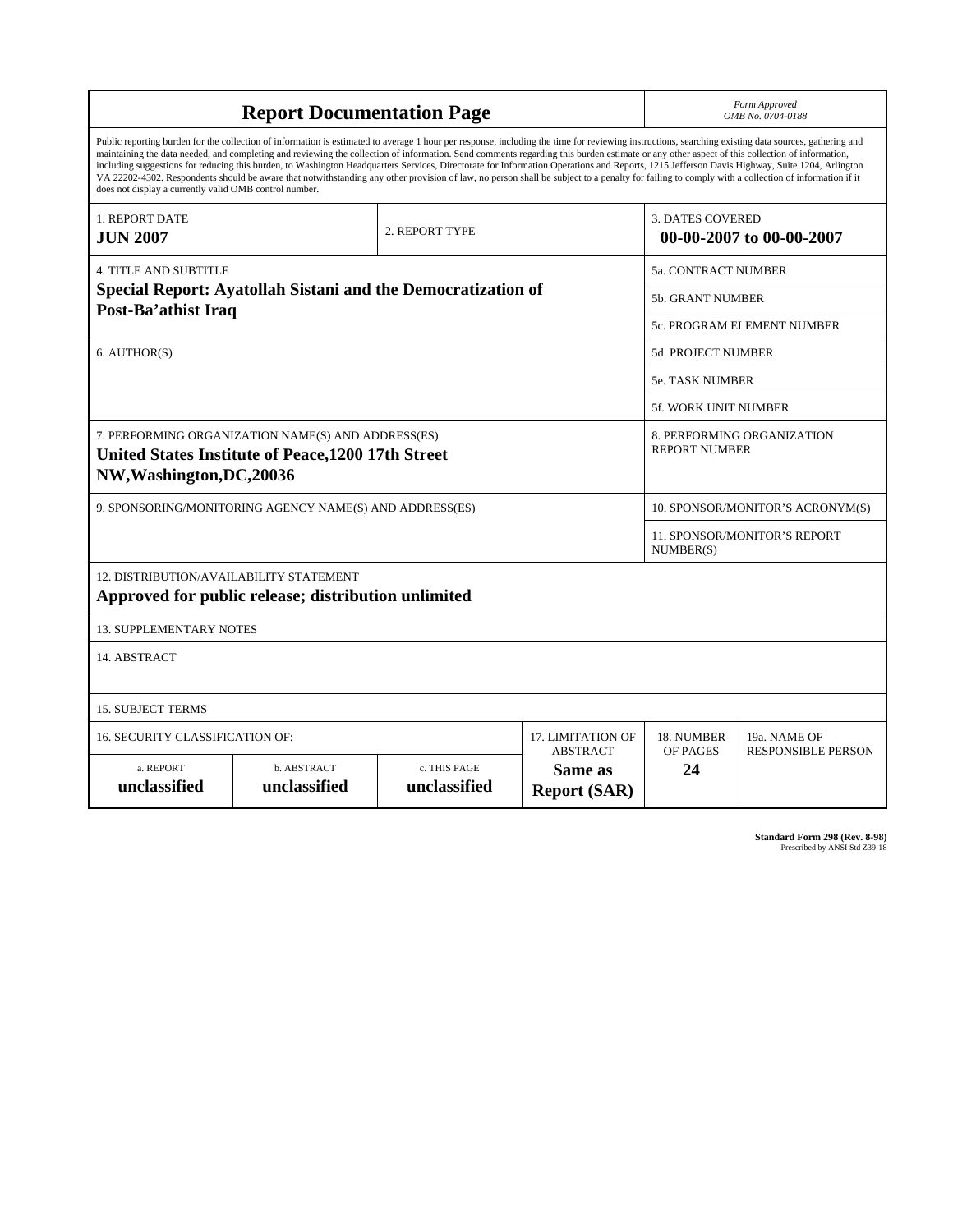#### **About the Institute**

The United States Institute of Peace is an independent, non-partisan institution established and funded by Congress. Its goals are to help prevent and resolve violent conflicts, promote post-conflict peacebuilding, and increase conflict-management tools, capacity, and intellectual capital worldwide. The Institute does this by empowering others with knowledge, skills, and resources, as well as by its direct involvement in conflict zones around the globe.

#### **Board of Directors**

**J. Robinson West** (Chair)**,** Chairman, PFC Energy, Washington, D.C. • **María Otero** (Vice Chair)**,** President, ACCION International, Boston, Mass. • **Betty F. Bumpers,**  Founder and former President, Peace Links, Washington, D.C. • **Holly J. Burkhalter,** Vice President of Government Affairs, International Justice Mission, Washington, D.C. • **Chester A. Crocker**, James R. Schlesinger Professor of Strategic Studies, School of Foreign Service, Georgetown University, Washington, D.C. • **Laurie S. Fulton,** Partner, Williams and Connolly, Washington, D.C. • **Charles Horner,** Senior Fellow, Hudson Institute, Washington, D.C. • **Mora L. McLean,** President, Africa-America Institute, New York, N.Y. • **Barbara W. Snelling,** former State Senator and former Lieutenant Governor, Shelburne, Vt.

#### *Members ex officio*

**Barry F. Lowenkron**, Assistant Secretary of State for Democracy, Human Rights, and Labor • **Robert M. Gates,**  Secretary of Defense • **Richard H. Solomon,** President, United States Institute of Peace (nonvoting) • **Frances C. Wilson,** Lieutenant General, U.S. Marine Corps; President, National Defense University.

ciliation Initiative in order to display a united, powerful Sunni-Shi'i front with an emphasis on common Islamic ideals; to express condemnation of anti-Shi'i Wahabi extremism and anti-Sunni Shi'i radicalism; and to form communal solidarity through the ceremonial process of intersectarian group gatherings.

- Sistani remains a key religious figure who has influence as a peacemaker and mediator among various Shi'i factions and ethnic groups in Basra and Kirkuk that are competing for economic and territorial dominance in the northern and southern regions of the country.
- As long as the state army is unable to independently fight off the Sunni insurgency and Shi'i militias, it is highly unlikely that Sistani will call for a U.S. withdrawal from Iraq.
- Sistani is mainly concerned with maintaining stability in the region while rejecting any form of U.S. military adventurism that could seriously endanger the integrity and autonomy of Muslim countries in the greater Middle East.
- Although Sistani is still a powerful figure within Iraq, his influence has diminished since the bombing of the Shi'i shrine in Samarra in February 2006 and the ensuing increase in Sunni–Shi'i violence. Washington should recognize that until the sectarian warfare subsides, there is no effective way for Sistani to become involved in the Iraqi political process. However, Washington should engage Sistani now, because of the positive role he would have in the democratization of Iraq if the sectarian tensions subside.

## **Introduction**

The toppling of Saddam Hussein's Ba'athist regime in April 2003 by U.S.-led forces and the liberation of Iraqis from authoritarian rule have inaugurated a new era of state-society relations in Iraqi history. The eradication of a secular one-party political system and the crystallization of a new democratic order in Iraq have opened up fertile ground for the growth of various political parties and civic associations that are mostly organized along ethnic and sectarian lines. Such organizations represent new religious communities with distinct network operatives and both civic and militant organizational apparatuses that increasingly dominate the political landscape of post-Ba'athist Iraq using sectarian and anti-occupation agendas. They have emerged and continue to evolve within a new Iraqi public sphere that is characterized by old and new ethnic and sectarian divisions, which were partly caused by the power vacuum created in the postwar period.

A case in point is the Sadrist movement. Led by the young cleric Moqtada Sadr, who enjoys a cult-like following among Shi'i masses in poorer urban regions like Kut and Sadr city, the Sadrist phenomenon evolved from a nascent millenarian movement into a fullblown political organization in the two years between 2003 and 2005.<sup>1</sup> Much of the rapid growth in popularity of groups like the Sadrists lies in the anti-occupation sentiment that has rapidly intensified, mostly in the poorer sector of the Shi'i population (especially in Sadr city), which has long felt excluded by the Sunni rulers in Baghdad.

In terms of state-society relations, the upsurge of these various civic-political movements, dormant under the Ba'athist regime, has also heralded a new period in Iraq's political history, as a sharp decline in the privatization of religion is leading to the formation of new public religions that, in turn, have a bearing on the state-building processes.<sup>2</sup> In sharp contrast to the totalitarian state control of public and private spheres under Saddam Hussein's regime, the post-invasion period marks the development of a new civil society, mostly composed of religious associations and sectarian movements that are influencing (both positively and negatively) the structure of the Iraqi state. The overwhelming influence of various Islamist groups was evident in the drafting of the permanent constitution during the summer of 2005.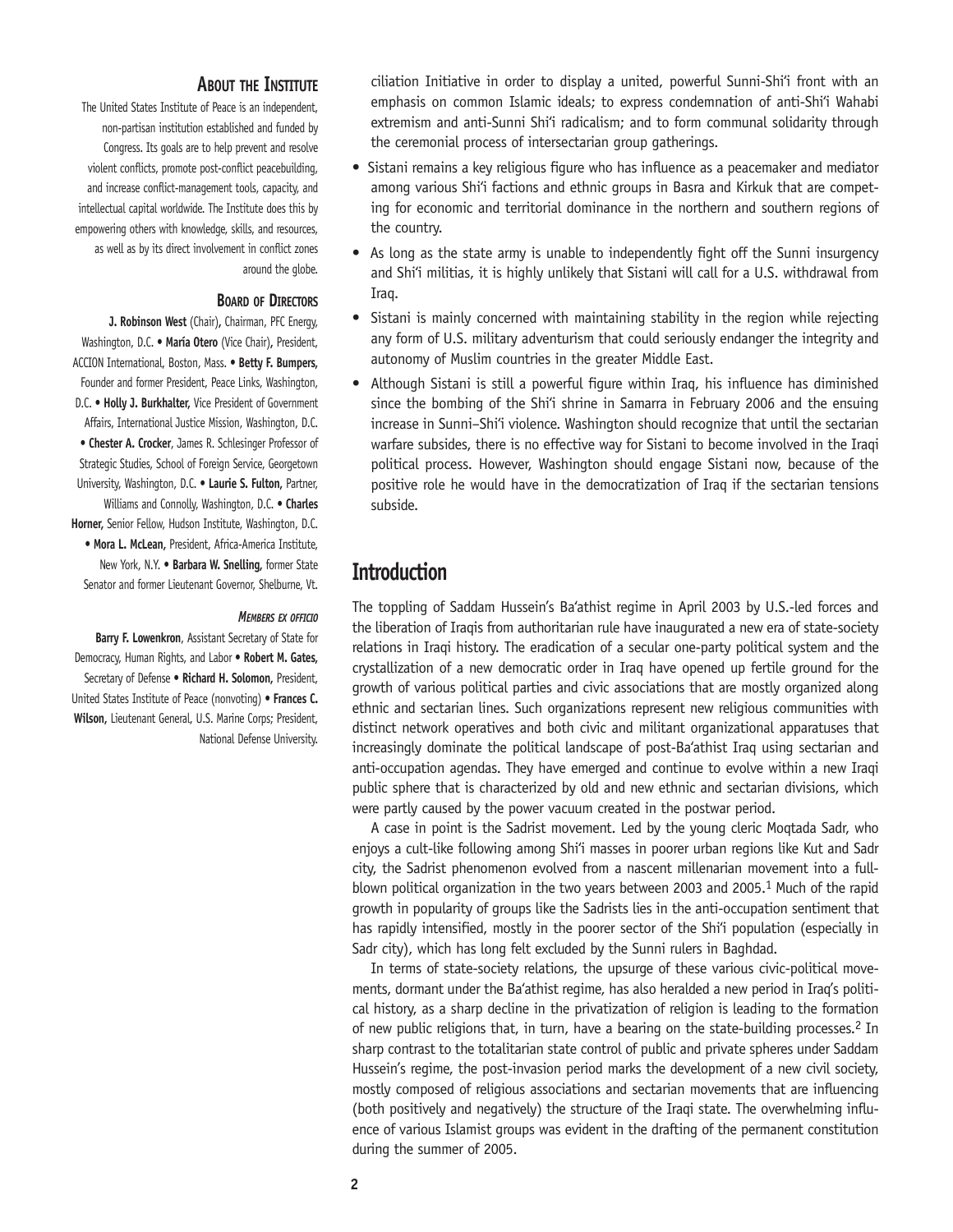Therefore, the appearance of a quiescent Shi'i cleric, the grand ayatollah Ali Hussaini Sistani, who has come to play a significant political role in Iraq, serves as a reminder of the critical relevance of religion in the postwar era.3 Since summer 2003, Sistani has called for democratic elections and citizen participation that advanced the institutionalization of a legitimate Iraqi government. He has also promoted the active role of the clerical establishment in civic associations and state organizations in order to protect a vibrant civil society against the potential resurgence of authoritarian forces during the transition to democracy. What the Sistani phenomenon has revealed, at this point in time, is how a network led by clerics can reconcile the domains of religion and politics in ways that appear mostly compatible and complementary. Sistani continues to promote a nonsecularist concept of democratic politics, which, ironically, is challenging what the Bush administration aimed to achieve in Iraq prior to the invasion—namely, the formation of a liberal-secular democracy as a model for other states in the Middle East.

This report argues that Sistani's critical role in stabilizing a democratic Iraq since 2003 will continue to expand into the post-December 2005 election era. Sistani and his religious network will contribute to the building of Iraq's civil society and local governance, which are central features of a stable Iraq. With the active involvement of his representatives and followers in regional governance affairs and the expansion of his public programs in southern Iraq, Sistani can bolster Iraq's civil society in ways that were impossible under Saddam's autocratic regime, which kept a tight control over local governance and public programs, especially those run by Shi'i clerics. The strengthening of the civil society will pose a serious challenge to the antidemocratic current of insurgency and inter- and intrasectarian tensions that continue to act as destabilizing forces in the country—particularly in the overwhelmingly Shi'i regions of southern Iraq and the lower Tigris. However, Sistani's presence will also create problems for various secularist groups in Iraq upon which both the stability and the inclusive structure of the elected unity government, led by Nuri al-Maliki, depend. Although Sistani remains a powerful figure, his influence has decreased since the bombing of the Shi'i shrine in Samarra, and the sectarian conflict has reduced his ability to help democratize Iraq.

This report is divided into four sections. The first describes Sistani as a major political and religious figure in Iraq, elaborating on his Najaf-based *hawza* and his transnational network. The second turns to the heyday of the U.S.-led invasion of Iraq and briefly explores how Sistani, beginning with his initial forays into politics when he rejected the idea of an appointed constituent assembly in summer 2003 and called for early elections, contributed to the beginning of what is now the transitional democratization of Iraq. The third focuses on Sistani's role in advancing the idea of Islam as a source of legal authority. The fourth discusses the political relevance of Sistani and his network for the future of Iraq.

## **Sistani and the Najaf** *Hawza*

In a small, two-story brick building, tucked away inside a winding old alley off a primary, crowded road leading to the shrine of Imam Ali, lives Iraq's most senior *marja'* (religious jurist), Ayatollah Ali Hussaini Sistani. Sitting cross-legged on a thin mattress on the floor in a large, undecorated white room next to his trusted *wazir* (minister), Shaykh Muhammad Hassan Ansari, Sistani receives visitors who enter the room, kiss the ring on his finger, and utter greetings to the most revered cleric in Iraq. The visitors seek his advice on matters ranging from marriage to divorce, from rules of piety to political issues. At his house, which is protected by his loyal guards and managed by his second oldest son, Muhammad Reda Sistani, the grand ayatollah oversees a loyal body of activists, students, ministers, representatives, and *wakils* (agents) who operate and administer his vast, multimillion-dollar transnational network of seminaries, mosques, and welfare-based *Sistani continues to promote a nonsecularist concept of democratic politics.*

*The grand ayatollah oversees a loyal body of activists, who operate and administer his vast, multimillion-dollar transnational network of seminaries, mosques, and welfare-based organizations.*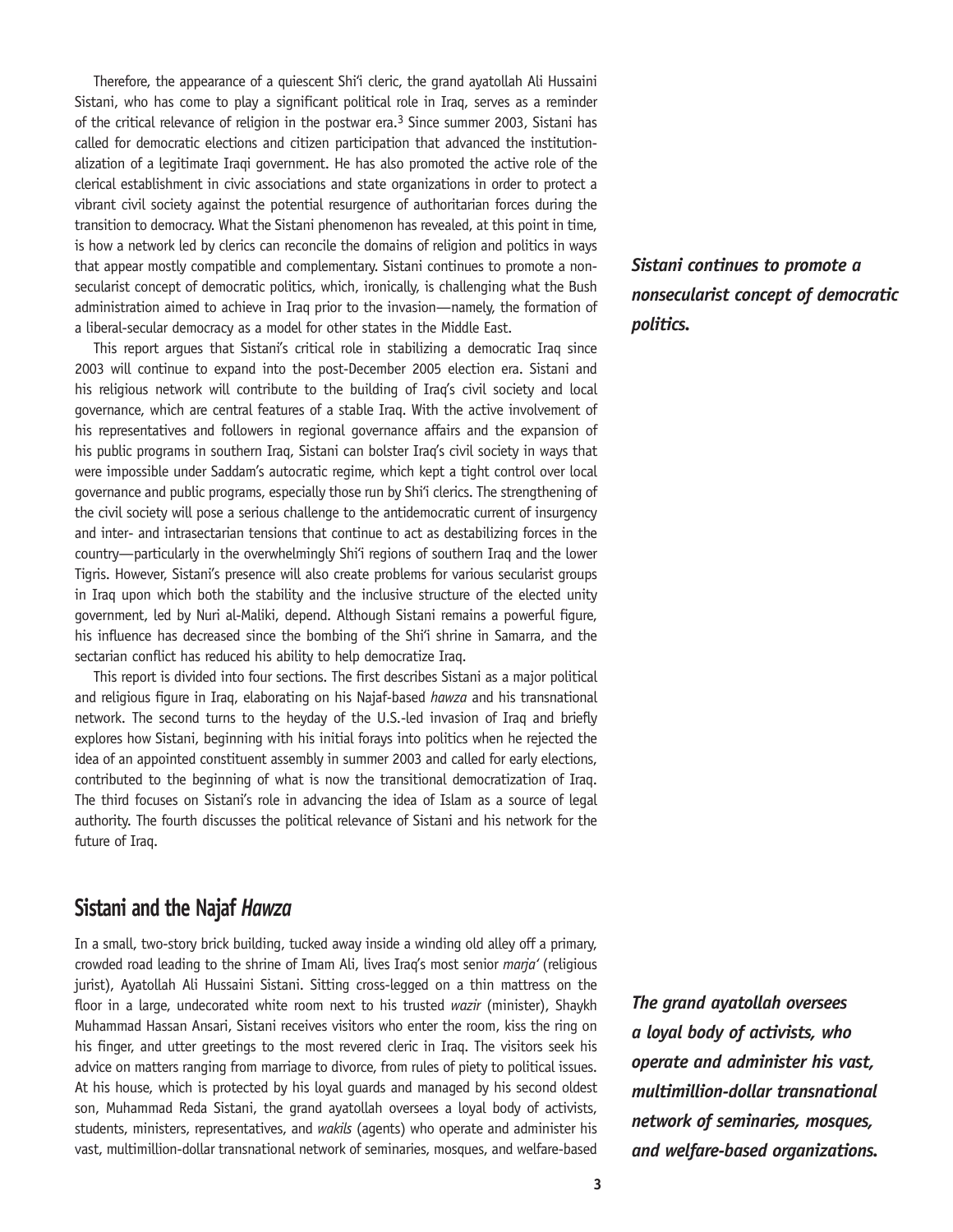organizations from India to Nigeria, from London to New York, and from Qom to Najaf, arguably representing the most organized religious association in post-Ba'athist Iraq.

Born on August 4, 1930, in the northeastern Iranian city of Mashhad, Sistani can trace his lineage back to the Hussainis, a *sayyad* family, which means they are descendents of the Prophet. Mulla Sayyad Muhammad Hussaini, a prominent cleric who resided in the city of Isfahan, was appointed to be the Shaykh al-Islam of the eastern Persian province of Sistan by Sultan Hussain Safavi (1692–1722), the last shah of the Safavid dynasty (1501–1722 C.E.). It was after this appointment that the Hussaini family settled in Sistan, where they remained even after the collapse of the Safavid Empire in 1722. It was most likely in the eighteenth century that the title "Sistani" was added to the family name of Hussaini as a means of specifying the family's local identity after their migration from the city of Isfahan in the seventh century.

Sistani's father, Sayyad Ali b. al-Sayyad Muhammad Reda Sistani, was a highly respected cleric who studied in Najaf and Samarra and—upon the completion of his studies in 1897—returned to the Iranian city of Mashhad. A politically informed cleric, Sistani's father was in communication with a number of high-ranking Iraq-based clerics, such as Shaykh Kazim Khurasani and Muhammad Hussain Na'ini, who is famous as an advocate of constitutionalism, as was evidenced by his prodemocracy tract *Tanbih al-Umma* and involvement in the Shi'i uprising of 1920 in Iraq. Although it is not clear to what extent he participated in the Iranian Constitutional Revolution (1906–11), Sistani's father was most certainly sympathetic to Na'ini's prodemocracy position, which sought to limit monarchical rule. Na'ini taught Ayatollah Abu'l-Qassim Khu'i, Sistani's mentor in Najaf, best known for his quietist stance in dealing with the Ba'athist state in the eighties and early nineties. This could explain, in part, Sistani's adherence to the quietist tradition of Shi'ism, which will be further elaborated on in the second section of this report.

Sistani began his life of theological scholarship at age five, when he studied the Quran at the Ghuharshad Mosque in Mashhad, where his father served as the head cleric. First and foremost, the popular reverence for Sistani lies in the fact that he was born into a *sayyad* family, which imparts immediate reverence among the Shi'is for being physically and spiritually linked with Muhammad. Second, the clerical and scholarly background of Sistani's family since the seventeenth century provided the social capital for Sistani to pursue a life of Islamic legal-theological scholarship.

Sistani's Iranian origin should not be seen as a disadvantage for the Mashhad-born ayatollah, because many Shi'i Iraqis still see him as an Arab notable who is a direct descendent of Muhammad. Despite his Iranian citizenship (he refuses to apply for an Iraqi passport) and his thick Iranian accent when he speaks Arabic, many of his Iraqi followers say, "Sistani is in appearance *(zaher)* an Iranian, but at heart *(batan)* he is an Arab," a paternal figure who cares for and seeks to protect them at any cost.<sup>4</sup>

In 1949 Sistani traveled to Qom, where he studied under the famous cleric Ayatollah Muhammad Mahdi Burujirdi, known for his staunch adherence to the quietist school of Shi'ism, which advocates that clerics remain aloof from day-to-day political administrative matters. While at Qom, he shared classes with other present-day grand ayatollahs, such as Ayatollah Morteda Montazeri. Ayatollah Burujirdi praised Montazeri and Sistani as two of his best students in Qom.5 Sistani then migrated first to Karbala and then to Najaf in 1951, where he came under the supervision of three outstanding clerics, most prominently Ayatollah Khu'i. In 1960, upon his return to Mashhad, he was honored by Ayatollah Khu'i with the title of *mujtahid*, which is a clerical jurist with religious law training who is recognized by other clerics as a person of Islamic piety. At thirty, Sistani became one of only three *mujtahids* who was granted written permission to practice jurisprudence by a cleric as high-ranking as Khu'i.

In 1961 he returned to Najaf to begin a life of scholarship, teaching, and writing religious tracts. Sistani has since resided in Najaf, leaving Iraq only a few times, such as for the Hajj pilgrimage in the 1970s and in 2004 for medical treatment in London. Since 2003 he has refused to travel to Iran, mostly because he does not want the Iranian government to take political advantage of his travel to his homeland.<sup>6</sup>

*Sistani began his life of theological scholarship at age five at the Ghuharshad Mosque.*

> *The quietist school of Shi'ism advocates that clerics remain aloof from day-to-day political administrative matters.*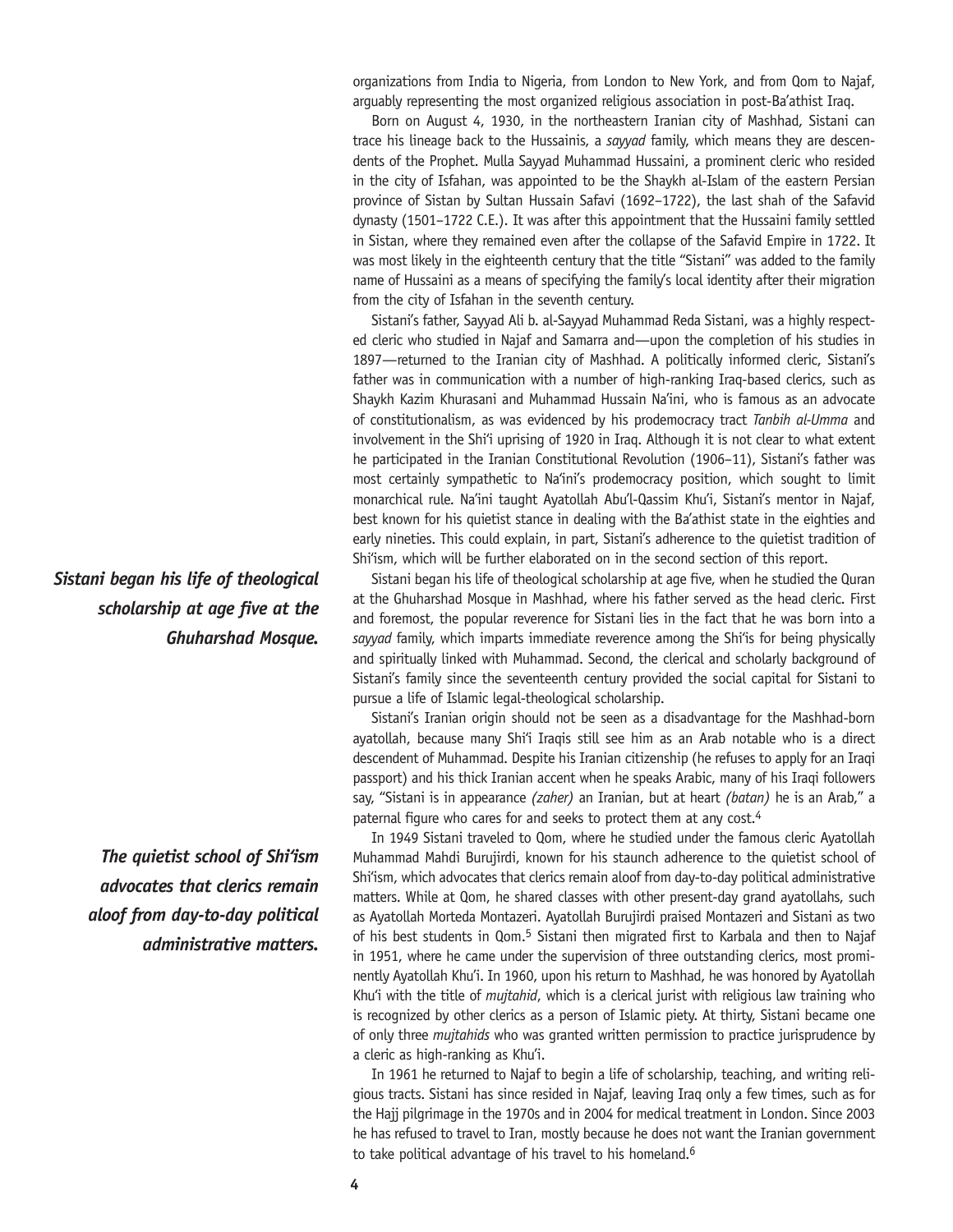In the 1960s, when the Da'wa party emerged as one of Iraq's original Islamist parties, Sistani refused involvement in any Shi'i organization. He also kept a distant but cordial relationship with Ayatollah Ruhu'llah Khomeini, who was exiled to Iraq for his political activities in Iran under the reign of Muhammad Reda Pahlavi. Sistani's life after the Iranian Revolution in 1979 and during the Iran-Iraq war (1980–88) is relatively unknown to analysts. During that time, he kept a low profile, given that the Ba'athist regime kept a close watch over Najaf throughout the eighties until the early nineties, especially after the failed Shi'i uprising in 1991. It is known, however, that after the death of Ayatollah Khu'i in 1992, Sistani began emerging as a leading religious figure in Najaf.

The succession process after Khu'i's death appears to have been brief but somewhat problematic. Because Khu'i was the leading *marja'* in the Shi'i world after the death of Ayatollah Khomeini in 1989, and he was endowed with a vast income from religious taxes, a competition for succession rights was bound to occur. According to one of Sistani's senior aides in Najaf, Khu'i's original wish was to appoint his son-in-law as his successor. However, the untimely death of Khu'i's son-in-law established Sistani as the leading candidate, although some opposed him. After the death of Khu'i in 1992, Sistani inherited a large network of religious endowments and a financial network that made him the most prestigious senior cleric (*marja')* in Iraq.

From 1992 to 2003, Sistani was under surveillance by Saddam's regime and survived a number of assassination attempts. Saddam prohibited Sistani from spending money he received from his followers in the Shi'i community, and in 1993, he shut down the al-Khaza Mosque, where Sistani led communal prayers, which forced him to severely limit his public appearances.

Beginning in 1998, and especially after the Ba'athist assassination of Ayatollah Muhammad Sadeq Sadr in 1999, Sistani quit teaching and rarely left his home. For nearly five years (1998–2003) Sistani did not even visit the nearby Shrine of Ali. Security problems and Baghdad's tight grip on Najaf forced Sistani to oversee his vast financial infrastructure from a distance, because it was based in the Iranian city of Qom. With the help of his trusted son-in-law, Jawad Shahrestani, who is also his most senior representative outside of Iraq, Sistani was still able to maintain a steady flow of income while residing in Najaf.

## **Sistani's Transnational Network**

The "Hawza-al Illmiya" of Najaf is a cluster of seminaries and religious scholarly institutions governed by high-ranking clerics who receive religious taxes from devotee Shi'is around the world. Historically, the burial of Ali, the cousin of Muhammad and the first imam of Shi'i Muslims, at Najaf in 661, established this religious center, which Shi'is identify as one of their most sacred sites.<sup>7</sup> But Najaf saw a major transformation in 1057, when Shaykh Muhammad at-Tusi, a leading Shi'i cleric, migrated from Baghdad to Najaf, where he initiated systematic instruction of Shi'i teachings and created a university-like institution that is still in operation. The *hawza* represents not only the intellectual center but also an important source of political and religious authority in the Shi'i world; it embodies the seat of Shi'i learning against a backdrop of Sunni-dominated governments from the Seljuq era to the Tikriti-Ba'athist regime of Saddam Hussein.

As the most senior of the Shi'i clerics, the grand ayatollah controls most of the Najaf seminaries, with a large following of students in Iraq and abroad (mostly in Iran, Lebanon, and Syria). These seminaries are funded through religious taxes, and since April 2003 have expanded financially with the influx of foreign capital (particularly from Britain, Kuwait, and Iran) to the southern regions of the country. The financial infrastructure of the *hawza*  consists of millions of dollars bequeathed to Sistani's foundation in the form of religious taxes and pious endowments (*waqf*), which are publicly or privately funded institutions to support the poor or needy.

*After the death of Ayatollah Khu'i, Sistani began emerging as a leading religious figure in Najaf.* 

*The burial of Ali, the cousin of Muhammad and the first imam of Shi'i Muslims, at Najaf in 661, established this religious center.*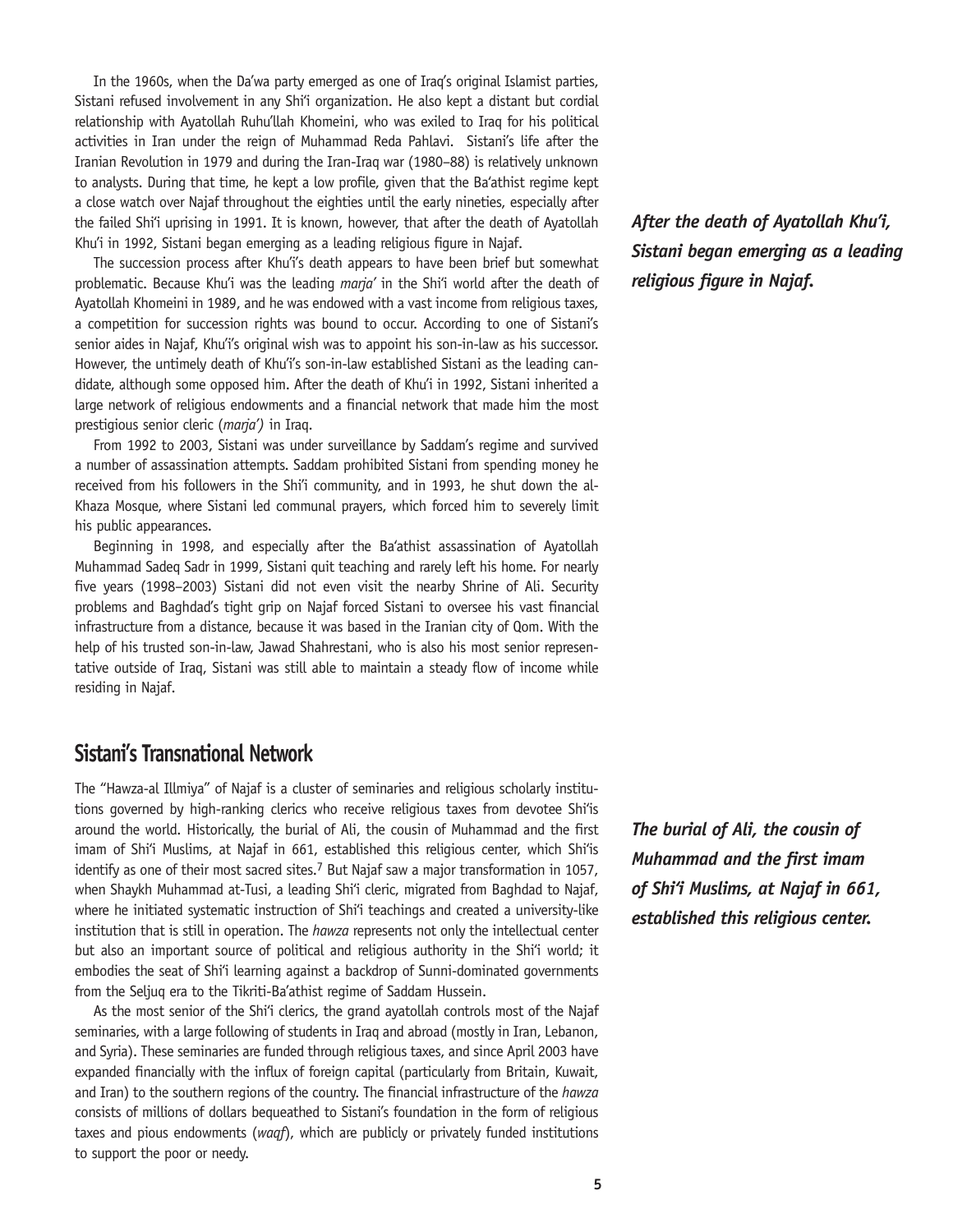Religious taxes donated by believers (*zakat*) are intended to assist the poor, needy, orphans, travelers, and those in debt. Part of *zakat* is paid to cover the expenses of collecting taxes by religious administrators. *Khums,* on the other hand, is a special annual tax that Shi'is pay of one-fifth the value of their land, silver, gold, jewelry, and profits made from goods found in the sea, which is spent mostly on the needy, orphans, travelers, and on the prophet and his family. However, one-tenth of *khums* is required to be paid to a high-ranking cleric or *marja' at-taqlid* ("The Source of Imitation"), who is the most knowledgeable and pious among the clerics and whom the believers (*moqalids*) are expected to imitate in everyday life and follow on religious matters. The role of *marja' at-taqild* is crucial in the institution of religious taxation since it is under his authority—as the definitive representative (*Na'ib al-Amm*) of the Hidden Imam, which is the twelfth male descendant of the Muhammad who has been hiding since 874 C.E. and whose return is expected at the end of time—that the collected money is distributed to pious causes.

Religious or pious endowments are primarily land, have historically been bequeathed to the clerics, and also give substantial financial resources to the leading *mujtahids*, since one cleric (or a number of clerics) can distribute them as he sees fit. Historically, this religious financial system, built on income mostly from wealthy merchants and artisan classes, has given the clerics (especially the Shi'i *ulama* or clerical authority) a considerable degree of independence from the state.

This huge foundation is represented and operated by thousands of *wakils,* or officially approved agents, around the world. The *wakil* system is a complex network of agents who interact on a daily basis via phone and the Internet to monitor and administer the ayatollah's financial infrastructure. Sistani's network comprises thousands of members and activists who operate a vast network of social services—ranging from schools (*madras*) to pious endowments, from hospitals to libraries—and who interact to administer his funds and represent his views in a number of cities around the world.

One may view the *wakil* system as a centralized and hierarchical institution with Najaf as the religious, symbolic authority and Qom as the financial base that Sistani's representatives ultimately depend upon for religious and economic support. However, the *wakil* network is operated in a more decentralized fashion. The religious taxes are received by a local *wakil* who sends a portion to Qom and distributes the rest in the local region where he administers his religious center. The *wakils* often have competing philosophies about how to administer religious tax revenue and views differ on how the money should be spent and who should spend it. This creates a somewhat decentralized and self-governing network.8 Often, the local *wakil* is not required to report to another with a higher-ranking status, although all are held accountable by higher ranking *wakils* and, ultimately, by the grand ayatollah as they are required to keep receipts of money received and spent at their local center.

Sistani's son, Muhammad Reda Sistani, who lives in Najaf, and Sistani's two sons-inlaw, Shahrestani, who lives in Qom, and Murtada Kashmiri, who lives in London, are the most senior of the *wakils*, and are called *wakil taam*. They have led Sistani's organization since 1992 and have continued to play a significant role in the spread of Sistani's network since 2003. Another important *wakil*, Sayed Mutada Muhammadi, heads Sistani's center at Kuwait City, where huge sums of money are received from wealthy Kuwaiti sea merchants. Perhaps due to the large sums of money involved, tension appears to exist between *wakils*, who often compete for prestige and power over the administration of their respective centers. At times, for instance, Muhammad Reda Sistani does not approve of the financial investments that Shahrestani has made in Qom, but he rarely intervenes in his brotherin-law's decisions.

*Wakils* are responsible for sending a portion of the charity monies to Najaf, where it is mostly spent on seminary students (*talabe*), charity centers, and local governance (such as paying Sistani's personal guards). The transfer of money to Iraq is obviously not done through the banking system, which is run and monitored by the state, but with the help of many trusted Iraqi devotees of Sistani who travel on a daily basis between Iran, Iraq,

*Sistani's son, Muhammad Reda Sistani and Sistani's two sons-in-law, Shahrestani and Murtada Kashmiri, are the most senior of the* **wakils***.*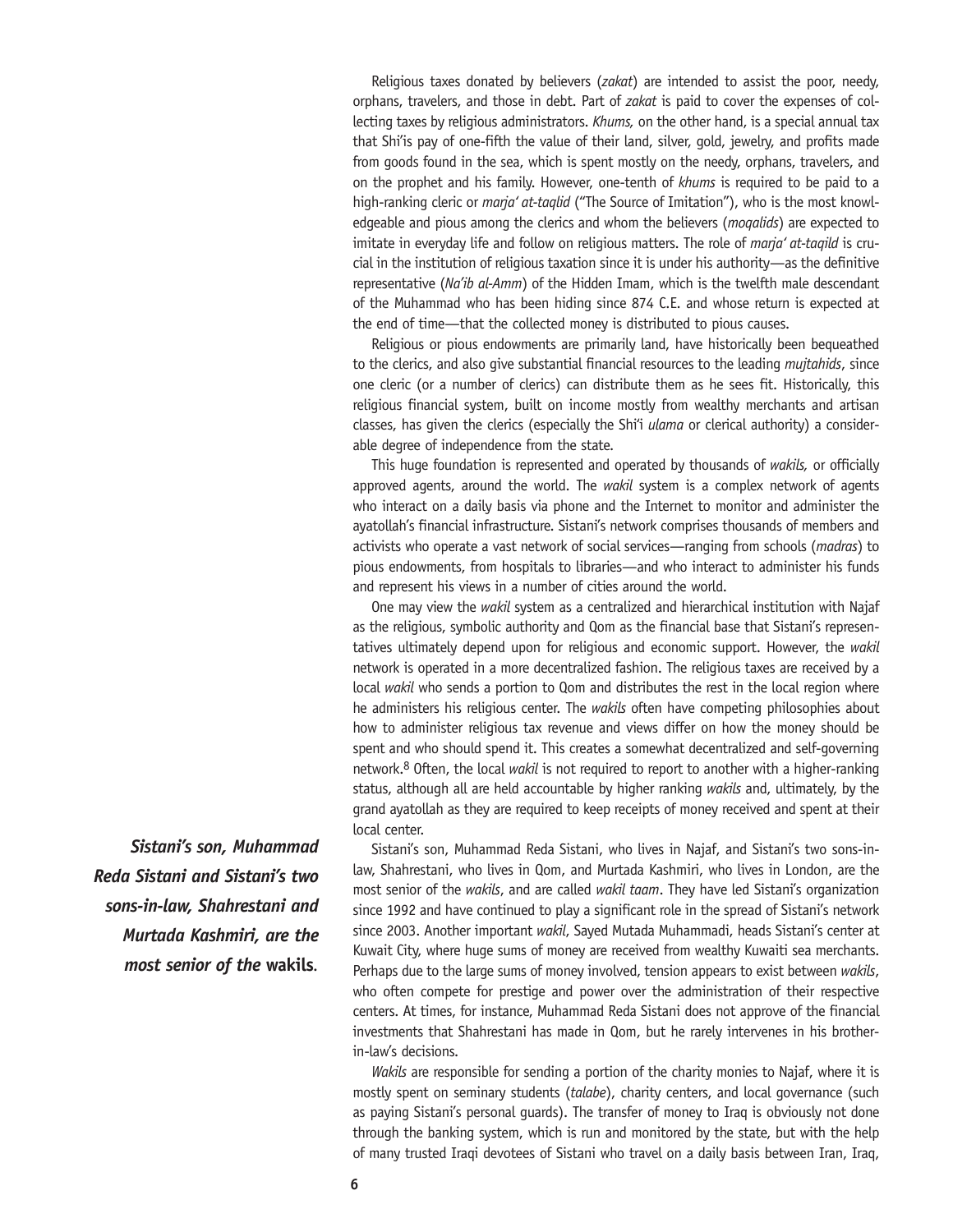Syria, and Kuwait. The amount of assistance sent to Iraq annually appears to be huge. According to a report published by Sistani's office in Qom, from 2003 to 2004 the center has sent, on seven occasions, twenty-one trucks, each weighing five tons, carrying various charity goods, such as clothes, food, and medicine, that total one billion toman (one million U.S. dollars) to Iraqi cities such as Najaf, Kufa, Karbala, Basra, al-Amarah, and Samarra.9 It is also reported that in 2004 Sistani's foundation gave \$25,000 to the imam of the mosque of Kadhemiya in Baghdad to be spent on charity.10 With approximately \$5 million a month (an amount that has grown quickly since 2004) distributed in the form of stipends to students and teachers in cities such as Damascus, Karbala, and Mashahad, the Sistani network is growing.11 Additionally, as more pilgrims—mainly Iranians—make their way to the holy cities, aided by a new direct flight between Tehran and Najaf, the ayatollah's financial income through religious taxes is steadily growing.12

Since the fall of Saddam, the Sistani network has emerged as the most organized transnational civic institution in Iraq, with offices not only throughout Iraq, but also in Afghanistan, Azerbaijan, Bahrain, Britain, Georgia, India, Iran, Kuwait, Lebanon, Pakistan, Saudi Arabia, Syria, Turkey, and the United States. With Sistani's rise to prominence since 2003, the Qom center has established a number of civic institutions, including many libraries, residential housing for seminary students, an eye hospital, and even an astronomy center with a high-tech telescope in Qom and similar public institutions in many Iranian cities such as Ilam, Isfahan, Shiraz, and Tabriz.<sup>13</sup> The seminary students supported by Sistani's center are well paid and are even offered a health insurance plan that covers their families during the period of their studies.14

Likely due in part to the good pay and benefits, the Najaf *hawza* continues to grow in popularity, regaining its prestigious status in the Shi'i world since the failed uprising of 1920, when many clerics left the city for Qom. Because it is the religious center of Sistani's network, Najaf is now the hub from which many Sistani centers around Iraq are established and managed. Since 2003, the center in Najaf has opened educational (including libraries and publication centers) and information technological facilities in cities like Basra, Karbala, Kufa, Kut, and Samarra. These facilities not only provide books and Internet service, but also offer teaching facilities, where ordinary Iraqis are instructed on religious and even secular matters, including how to browse the Internet for educational purposes. Although for security reasons the centers are still relatively small, Iraqis can also seek the religious advice and the financial support of Sistani's charitable organization at the centers.

The most important of these facilities is the Najaf center of al-Mortada Islamic Guidance. Built in 2005, it publishes magazines and cultural and religious texts, disseminates religious tapes, and provides a space for the commemoration of the Shi'i rituals of Muharram. Najaf also hosts another major religious center and a library that provide services to seminary students and social services to mosques in the city and surrounding rural areas. The Center of Professional Services at Najaf provides training in computer sciences and organizes community competitions for both male and female youth on religious and scientific topics. Besides its community functions, the Global Center of Aalbayaat in Najaf provides intensive computer training services for seminary students and Najaf residents, as well as cyberconferences on religious topics, allowing the students to interact with seminary students from countries ranging from Iran to the United States.<sup>15</sup> A number of Internet centers have been established in cities such as Karbala, Kadhamayn, and Basra.16

The Internet has increased the size and the prestige of Sistani's social organization worldwide. Despite objections by a number of high-ranking clerics in Qom about the possibility of spreading vice through the Internet, Sistani was the first *marja'* to take advantage of cyberspace. Sistani approved the establishment of an Internet center in Qom in 1996 after his son-in-law, Shahrestani, introduced the idea to him, and the center has since been the host domain of a number of religious institutions and clerical websites based in Iran.17 According to one of his aides in Qom, Sistani and his son-in-law believed the *In 2004 Sistani's foundation gave \$25,000 to the imam of the mosque of Kadhemiya in Baghdad to be spent on charity.*

*The Internet has increased the size and the prestige of Sistani's social organization worldwide.*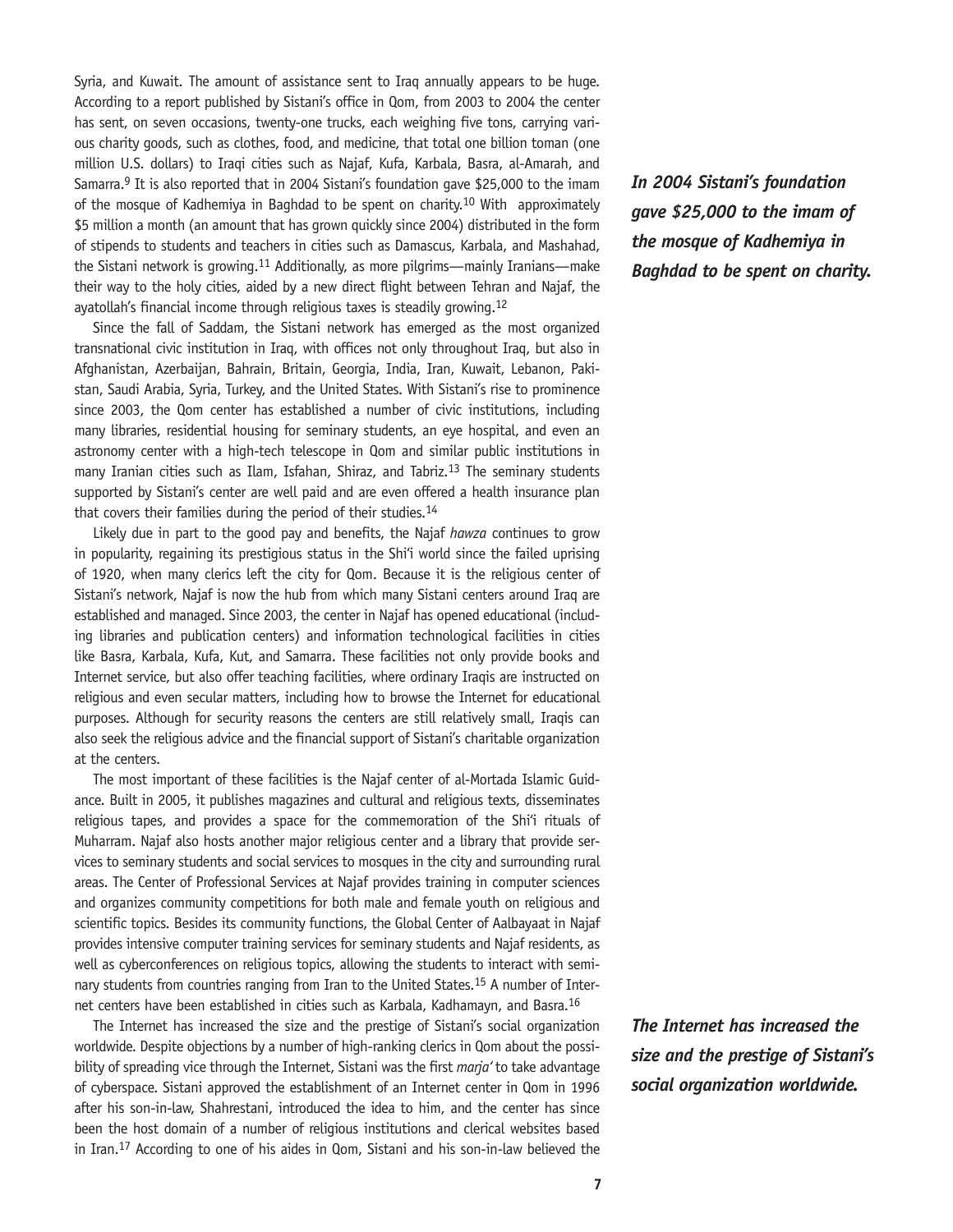Internet was a way to reach out to Sistani's millions of followers in an age of globalization. They saw no vice in the new technology but only the ability to spread the cause of Shi'ism. They saw Islam as the heart of science and the Internet as its capillary.

The Aalulbayat Global Information and Media Center is the most popular computer center in Qom.18 The center provides one of the most significant and well-known religious websites in the Shi'i community (www.al-shia.com), and is the hub for websites dedicated to spreading the word of more than fifty high-ranking clerics, including Ayatollah Ali Khameini, the supreme leader of the Islamic Republic. Sistani's personal website, www.Sistani. com, offers the faithful information ranging from news articles about Sistani to answers to practical questions of a religious nature. In fact, in a small office on the first floor of the center, Sistani receives more than 1,000 questions a day concerning issues ranging from personal piety to politics. Most of the questions are forwarded to Najaf, where Sistani replies and his representatives forward the answers back to Qom; the rest are answered by clerics who are personally approved by Sistani at his center in Qom.

Sistani leads one of the most advanced transnational networks in the region through the digital information superhighway. Equally important to Sistani's power is the fact that he is the preeminent and best financed of the ayatollahs remaining in Najaf, and—by extension—in Iraq. By spreading his network via the Internet and acquiring increasing amounts of wealth Sistani has become a powerful figure who can bring the Shi'is closer together across the greater Middle East.

## **Sistani and the Transition to a Democratic Iraq**

Sistani made his first major political appearance in the post-Ba'athist era on June 26, 2003, when Sistani's office in Najaf issued an edict that challenged the primary mandate of the Coalition Provisional Authority (CPA), which was to form an interim government for the transfer of sovereignty to the Iraqi government. In a brief statement, Sistani demanded an immediate general election, stating that every Iraqi man and woman should vote for his or her official representatives to a constitutional assembly, eventually to be confirmed by a national referendum.19 Later, responding to a *Washington Post* reporter, Sistani issued his most famous statement in support of a democratic Iraqi polity:

The instrumentality envisaged in it [the CPA plan] for electing the members of the transitional Legislature does not guarantee the formation of a parliament that truly represents the Iraqi people. It must be changed to some other method, which would guarantee it. And that is [direct] elections, such that the parliament would derive from the will of the Iraqis and would represent them in a just manner and will safeguard it from any challenge to its legitimacy.<sup>20</sup>

The above assertion was one of a number of statements in which Sistani denounced the U.S. involvement in the transfer of power while calling for a peaceful transition of authority via a democratic electoral process.

However, the November 15 agreement between the CPA and the Iraqi Governing Council (IGC), which was appointed by Paul Bremer, called for a speedy transfer of power in the form of council-based elections by June 30, 2004. The CPA's vision was to have a sevenstep process in which the United States maintained strict control over the transfer of power to Iraqis. Elections were to take place after a complicated succession of caucuses that would elect an assembly and design a constitution that was expected to be ratified by a national referendum.

Sistani was against the caucus plan for two main reasons: first and foremost, according to Sistani, the caucuses system was not built around a "one man, one vote" paradigm that would immediately empower ordinary Iraqis to participate directly in the election of official representatives. Second, the non-popular electoral system, regulated and organized by a foreign occupying force, would make the transition process illegitimate and even

*Sistani receives more than 1,000 questions a day concerning issues ranging from personal piety to politics.*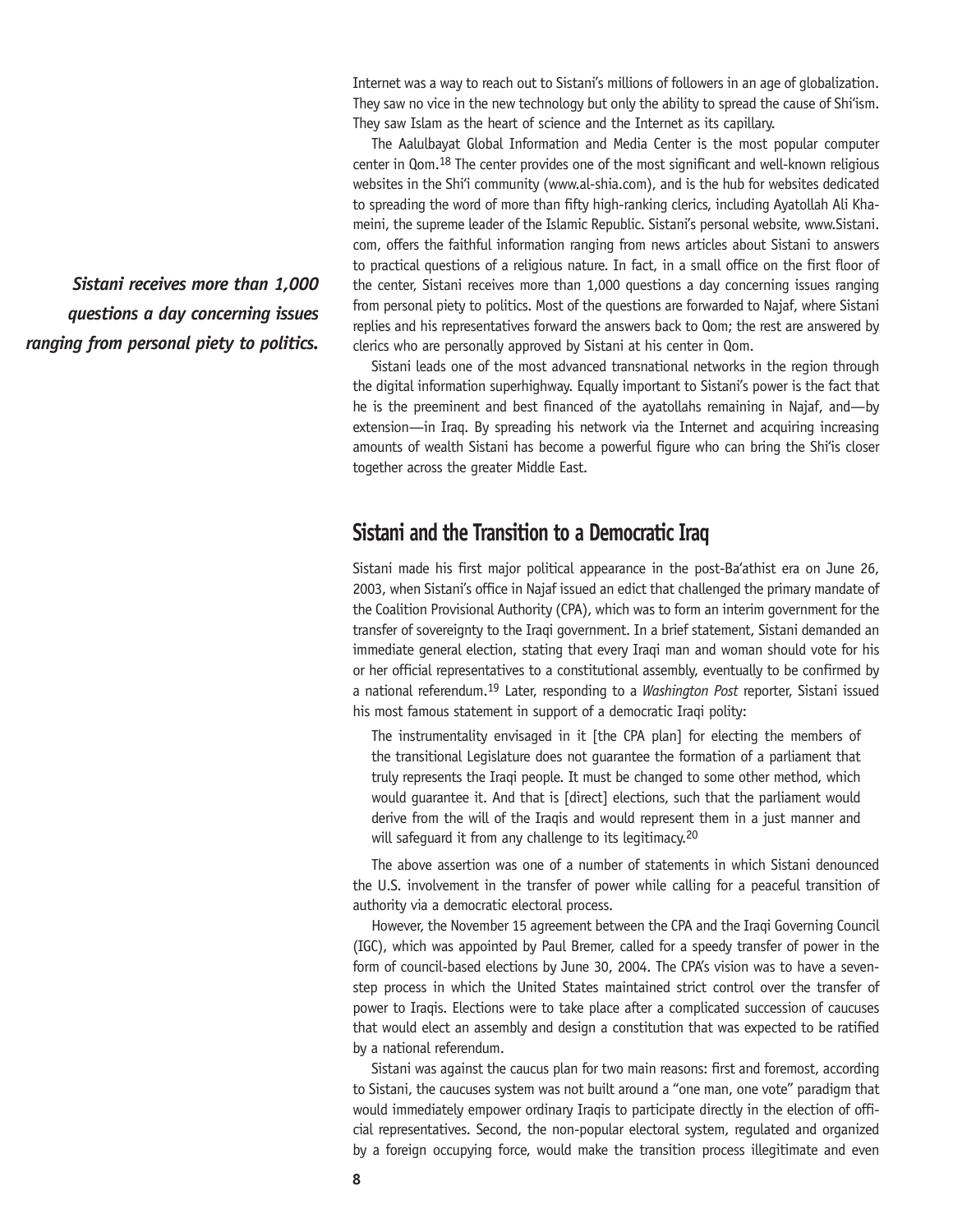"treasonable" in the eyes of both the religious establishment and ordinary Iraqis. Sistani viewed direct popular elections "with an acceptable level of transparency and legitimacy" as essential to forming a democratic Iraq; a caucuses system would only lead to the transfer from one illegitimate government to another.<sup>21</sup>

In mid-January 2004, as CPA officials pressed forward with the caucus plan, the *hawza*  network began to disseminate Sistani's views. In a matter of days, the *hawza* network, mainly operating through mosques and religious forums, was able to stage a demonstration and organize a relatively united Shi'i front against the CPA's plans. The network brought together thousands of protesters in cities like Basra, Hilla, and Najaf, demanding general elections and an end to the caucus plan.

When the CPA and the IGC finally gave in to Sistani's call for popular elections and Sistani compromised by agreeing to a delay of general elections until December 2004, many in the United States, including the media and academia, speculated on Sistani's intentions in calling for popular elections. Skeptics believed that after years of oppression by Sunni-led states, Sistani's true interest was to advance the Shi'i hegemony to attain a majority in government. Others, however, believed that Sistani was aiming to create an Islamist state by drafting a religious constitution through the electoral process. What many observers failed to recognize (or even attempt to understand) was, in the words of Larry Diamond, Sistani's "sincere belief in the political legitimacy of a social contract between rulers and ruled."22

In fact, in the days of early transition, the CPA officials failed to understand the true meaning of Sistani's quietist Shi'i orthodoxy. For many, a quietist cleric referred to someone who is "apolitical" and would allow the United States to manufacture a new Iraq without the involvement of the country's religious leaders. However, quietist clerics are not passive about politics. Rather, quietist clerics can stay aloof from politics while making sure that the principles of Islam are respected in public life. A quietist cleric neither demands to participate in government nor presumes to exercise control over the state. As a representative of the Hidden Imam, he can at times remain totally aloof from all political matters, but during times of moral decadence, political corruption, serious injustice, or foreign occupation he can become more active in politics by offering advice, guidance, and even the promotion of sacred law in public life.

The key point to bear in mind is that the degree of authority that a high cleric can exercise in political matters has never been clearly defined in the history of Shi'i Islam. This is chiefly because what determines the level of political participation by a Shi'i cleric primarily depends on the particular historical and social issues the cleric confronts. This flexibility gives him a certain leeway to overcome problems creatively by using reason (*'aql*) regarding the application of divine law for the best interests of the community. The use of rational judgment as a means to advance Islamic norms for the benefit of the community is a distinctive and primary component of the Usuli school of jurisprudence, which achieved prominence among Shi'is in Najaf in the late eighteenth century and in Qajar Persia in the nineteenth century.

The central concept of applying reason to the rules of divine law according to changing social and political problems allows clerics to act upon "probable knowledge" innovatively to regulate social and political affairs. It is because the most learned of all clerics is a supreme source to be emulated—one whose authoritative rulings on socioreligious matters every believer should follow—that he is able to remain detached from day-to-day state politics while maintaining an active role in the public life of ordinary Muslims. Civic participation has underpinned the political power of the Shi'i clerics from the Tobacco Concession in 1891–92 to the 1920 Shi'i uprising in Najaf, and, most recently, Sistani's involvement in Iraqi politics.

Sistani's activist stand in the transition to democratic politics can be credited to his adherence to the democratic tradition dating back to the Constitutional Revolution in 1906–1911, during which prodemocracy grand ayatollahs such as Ayatollah Na'ini advocated the ideal of democratic governance over autocratic rule. According to this tradition, *CPA officials failed to understand the true meaning of Sistani's quietist Shi'i orthodoxy.*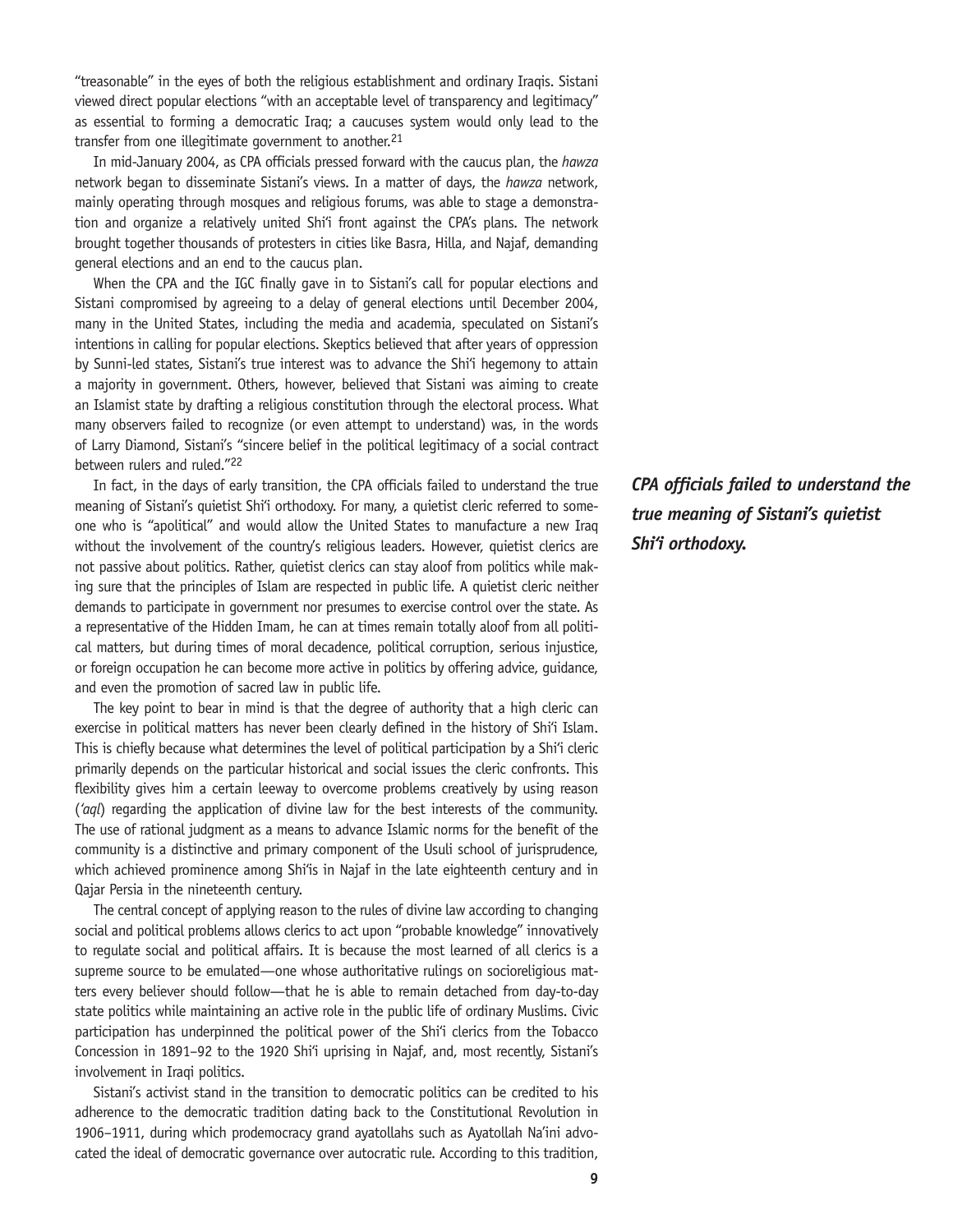*The role of the cleric is to guide the Muslim community while securing a social contract between the ruler and the ruled and promoting the ideals of Islam.* 

*Sistani has consistently advocated the institutionalization of elections and formation of political parties.*

*Sistani's network is increasingly becoming an important source of political authority in southern Iraq.*

the role of the cleric is to guide the Muslim community while securing a social contract between the ruler and the ruled and promoting the ideals of Islam. However, Sistani has refused to advocate a council of guardians or a body of clerics to monitor the bills that would be introduced in a national assembly in order to ratify its Islamic merit.<sup>23</sup> This could lead one to believe that the grand ayatollah's frame of mind is closer to that of the post-1997 Iranian reformist thinkers, such as Muhsen Kadivar and Abdul-Karim Soroush, whose ideas developed the early twentieth century Shi'i constitutional tradition and emphasized the significance of elections and participatory politics free from clerical domination. Sistani, who has studied the writings of many reformist thinkers, is a major advocate of this latter school of thought, which emerged in the Shi'i world after the election of Muhammad Khatami in 1997.24

Sistani's June 2003 and November 2004 *fatwas* on the doctrine of *welayat-e faqih*  ("Guardianship of the Jurisconsult") further highlighted his conception of democratic governance in a more innovative manner. As Reidar Visser has lucidly stated, according to Sistani, the doctrine of *welayat-e faqih* broadly signifies the "rule of jurisconsult," which is not limited in authority to religious affairs *(umur hasbiyya)*, such as the propagation of religious law, collection of religious taxes, or custody over an orphan or a minor, but extends to "general affairs on which the Islamic social system depends."<sup>25</sup> Sistani's notion of an expanded clerical involvement in political affairs entails the explicit role of the high-ranking cleric in protecting the community, especially political issues that directly relate to the well-being of a Muslim community. Sistani's concept of *welayat-e faqih,*  therefore, implicitly rejects Khomeini's conception of absolutist rule of the supreme jurist as an official member of the state, running the day-to-day political affairs of his community. The authority of the *marja'*, therefore, lies in the defense of Islam and the Muslim community, not in absolute power over all state affairs as manifested in its authoritarian form in Iran.

In light of his adherence to such a democratic tradition, the following two points best describe Sistani's most significant contributions to the democratization of Iraq:

**Promotion of democratic political culture.** Since the summer of 2003, Sistani has consistently advocated the institutionalization of elections and formation of political parties. Perhaps Sistani's most significant contribution is his call for *political participation*  and *active citizenship* in building a vibrant democratic polity. He even helped form the United Iraqi Alliance, a major Shi'i-dominated political party that twice won a majority of seats in the 275-member Iraqi parliament. Sistani has also been a primary advocate of *accountability* of government and the formation of *legitimacy* based on the ideals of *popular sovereignty* as a way to challenge CPA's insular plans for a top-down form of democratization of Iraq. He has also issued a number of *fatwas* demanding that the faithful vote and requiring women to participate in elections even without the consent of their husbands.26

**Hawza** *civic association and local governance.* Sistani's "*hawza* civic association" comprises a body of non-governmental religious organizations that operate on behalf of Sistani and interact with one another as a large association independent of state control. Sistani and his religious type of political activism have provided (and most likely will continue to provide) democratization and peace building in Iraq by strengthening the country's civil society. Sistani's growing network in southern cities like Amarah, Basra, Karbala, Kufa, Najaf, and Nasiriyah is cultivating grassroots political participation through the *hawza* civic association to enhance a civil society structure that would be independent from the state but dependent on the Shi'i citizens of Iraq.

In addition, Sistani's network is increasingly becoming an important source of political authority in southern Iraq, where many Iraqis are hired to perform duties that are usually carried out by the state. These duties include maintaining security in certain regions in the south—and especially in Najaf—by tribal chieftains, who have consistently proven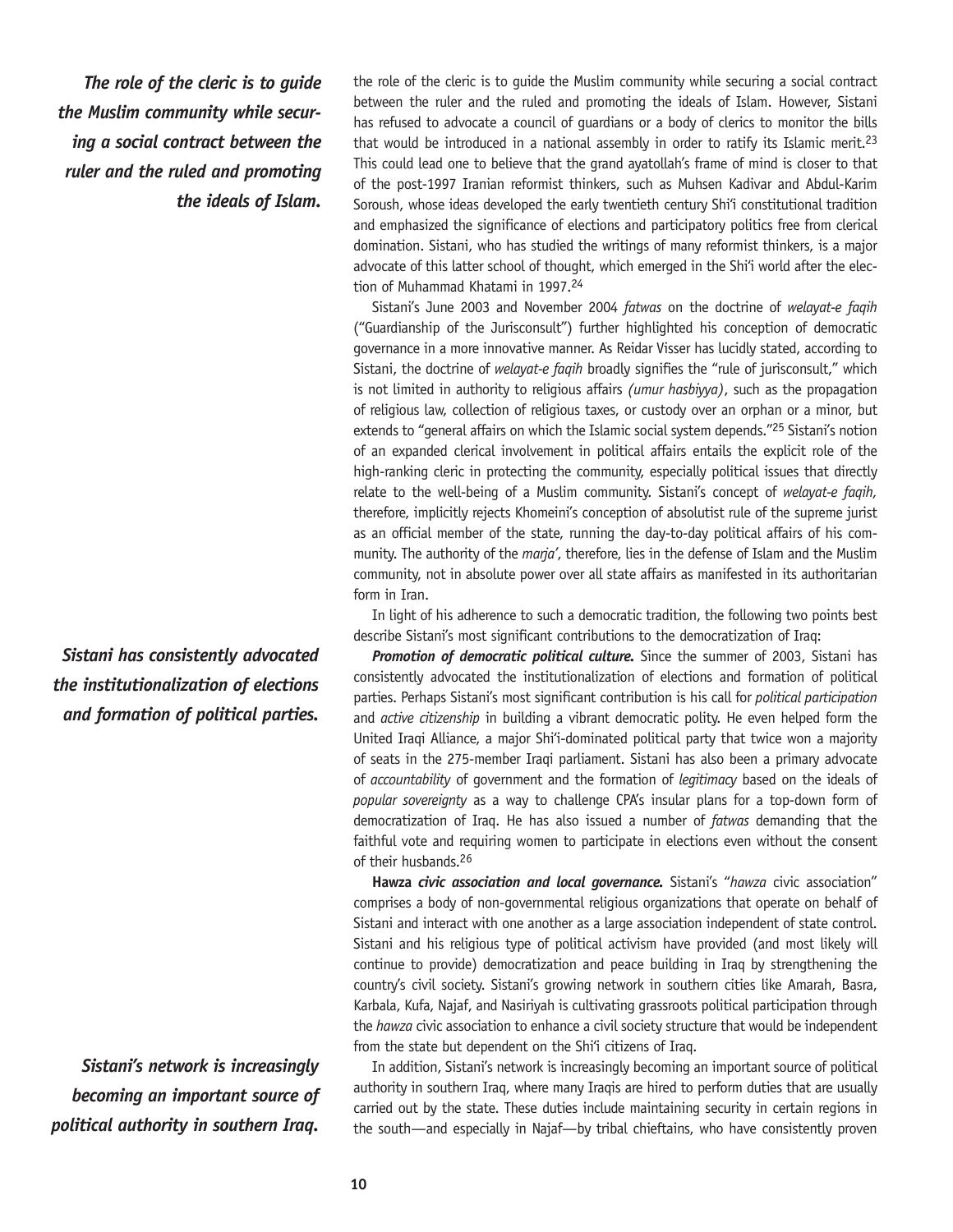that they can be effective in maintaining security after intra-Shi'i struggles for power and Sunni insurgent attacks on Shi'i communities and holy sites.

## **Sistani and the Iraqi Constitution**

The exact impact of Sistani's active involvement in writing the constitutions, both the Transitional Administration Law (2004) and the permanent *Dastor* (2005), has been a topic of heated debate. Many of the arguments in favor of Sistani's interest in advancing an Islamist state via the constitution stem from his demand to allocate "undisputed" rulings of Islam as a central feature of Iraq's judicial establishment as part and parcel of maintaining the country's national identity and cultural heritage. As a result, many secular-minded thinkers have questioned Sistani's commitment to democracy, defined in the liberal terms of individual liberties, and critically viewed his stance as a move to a possible institutionalization of the *sharia* legal system, similar to what exists in Iran. Many secularists view Sistani's call for a legal institution that maintains an Islamic character consistent "with the religious facts and the social values of the Iraqi people" as an attempt to enforce certain rules and values grounded upon a set of puritanical codes of morality and punishment, such as amputation for the crime of theft, stoning for adultery, and death for apostasy. 27

But this view fails to recognize Sistani's beliefs about the relationship between religion and the constitutional state. His apparent call for the Islamization of the constitution seeks not to form a *sharia-*based legal institution in which religious law is the sole normative value for justice, but to ensure that Islam, as *one* (highly significant) source of legitimate authority, is not excluded from Iraq's legal body. However, because Sistani approved the constitution in October 2005, he has already given consent to article 2 of the charter of the constitution, which not only explicitly recognizes Islam as a source of legislation but also prohibits passing laws that violate the principles of democracy in terms of individual rights and freedoms. For many, article 2 is a contradiction in terms. But for Sistani, the article actually articulates the most legitimate form of political authority. It is important to understand why he believes this to be true.

According to the school of thought to which the grand ayatollah adheres, the principles of democracy, such as political participation, competition, accountability, and accessibility, not only do not contradict Islam but, in fact, reinforce it. As he participated in the constitution-making process by calling for a directly and popularly elected constitution drafting council in November 2003, Sistani feels that the constitution is a way to reaffirm popular sovereignty, reflective of Islamic norms of virtue and justice. With this in mind, it is crucial not to confuse the Islamist conception of the constitution with Sistani's constitutional notion of Islamic democracy: whereas the Islamists seek to bring the state into *total* conformity with an Islamic legal system, Sistani aims to accommodate Islamic law *along* with other legal norms of various social and political significances in daily life.

This is not to say that Sistani's notion of democratic values fully embraces the democratic principle of inclusion. As in the case of other consolidated democracies, political parties and religious associations like the socially conservative movement led by the evangelical Protestants in the United States may have an exclusive understanding of democratic polity. In this sense, Sistani's socially conservative views on gays' and women's sociolegal status resemble the views of a number of religious leaders in the United States, such as the late Jerry Falwell and Pat Robinson.<sup>28</sup> In the context of competing visions of public morality, Sistani will do his best to make Islamic law the basis of Iraqi civil law, though at the same time he will refuse to endorse an Iranian-style judicial system dominated by the clerical establishment.

Potentially more significant, however, is Sistani's role in helping to institutionalize a federal government. Federalism has been one of the most controversial issues, as many Sunni and some Shi'i Arabs fear the eventual breakup of Iraq as a unified nation-state, *His apparent call for the Islamization of the constitution seeks to ensure that Islam, as* **one** *source of legitimate authority, is not excluded from Iraq's legal body.*

*Sistani will do his best to make Islamic law the basis of Iraqi civil law, though he will refuse to endorse an Iranian-style judicial system dominated by the clerical establishment.*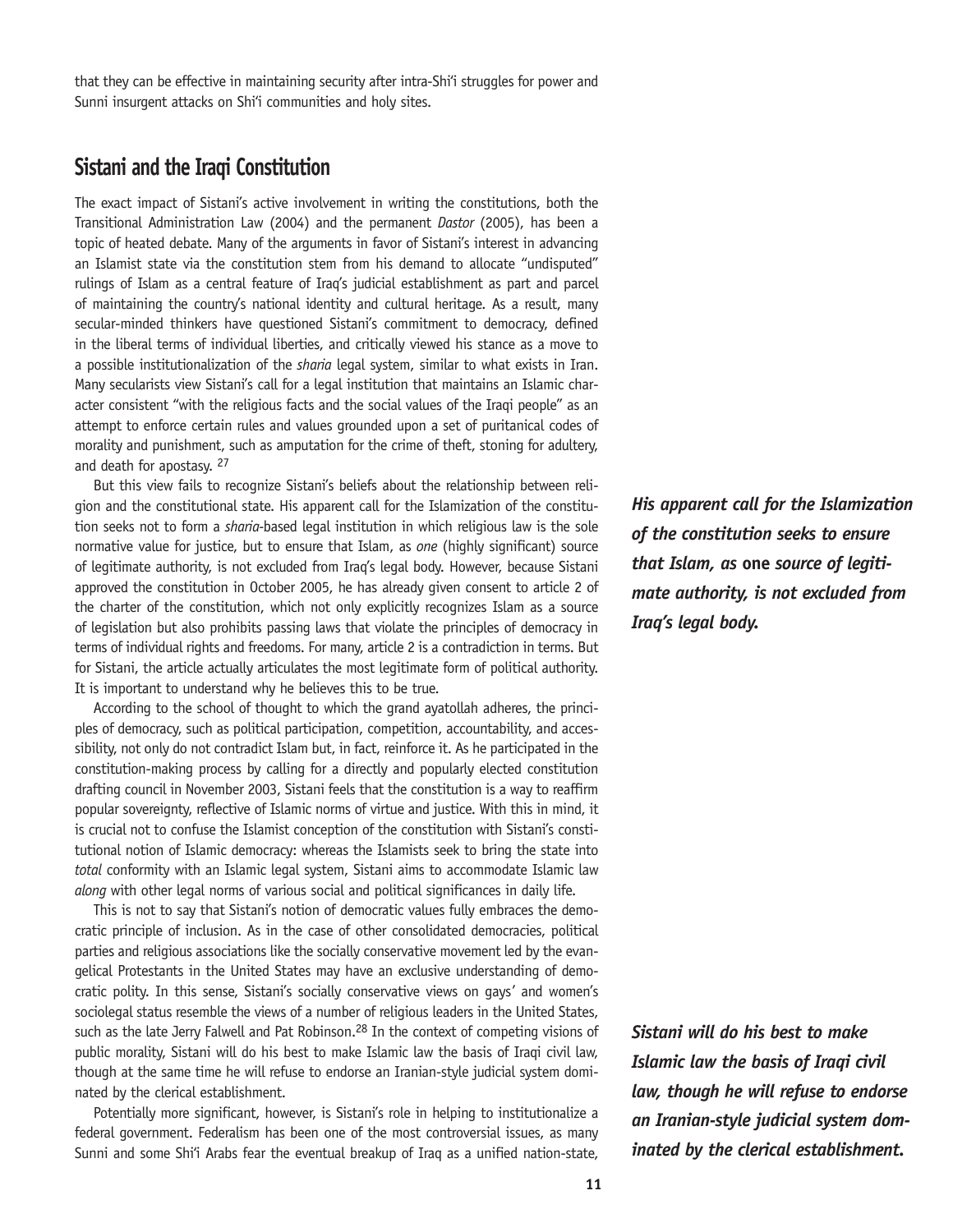with the Kurds gaining autonomy in the north and the majority of Shi'is achieving autonomy in the south. Although Sistani has remained neutral on the controversial issue of federalism, he has consistently rejected the sectarian and embraced the multiethnic and multisectarian model of a provincial federated model of governance.<sup>29</sup> He accepts local governance and provincial administration, but rejects ethnic or sectarian federated governance, especially if it involves any control over national resources, particularly oil, which he believes should be shared by all Iraqis. Whatever the system of governance, Sistani is a staunch Iraqi unionist, opposing the breakup of Iraq into ethnic and sectarian provinces.

While federalism will be a primary issue of contention in the constitutional amendments proposed by the constitutional committee in May 2007, Sistani is likely to back a simple model of constitutional government that all parties—Kurds, Sunnis, and Shi'is can agree to support, though at the same time he will challenge any law that opposes the principles of Islam's jurisprudence. For the most part, one can expect Sistani to be fully engaged in the finalization of the constitution-making process, mediating between vying Shi'i groups who attempt to determine the language of the amendments while resisting anyone who attempts to exclude Islam from the Iraqi legal order.

Considering the contentious issues inherent in the making of a constitution, the Iraqi government could anticipate the following scenarios with regard to Sistani's role in the completion of the constitution-making process:

- Sistani will certainly play the role of a mediator between the antifederalist groups, such as Da'wa and the Sadrists, and the profederalist groups like the Social Council for Islamic Revolution in Iraq (SCIRI), as the contentious issue of federalism will eventually be returned to the table for another referendum—which is expected to take place after the constitutional committee announces its proposed amendments to the constitution in May 2007.
- Given Sistani's refusal to endorse a sectarian-based federal state, SCIRI could increase pressure to persuade the grand ayatollah to accept a federal type of state, but Sistani would most likely resist. This resistance, however, could encourage SCIRI to ensure that the Badr organization militarily takes over the city of Najaf and dominates the religious seminaries—further diminishing the already eroding authority of Sistani. This scenario could resemble the Revolutionary Guards' military takeover of the shrine city of Qum in the early years of the Iranian revolution of 1979, despite the protests of several quietist senior clerics.

The potential influence of groups such as antifederalists and profederalists and the Badr organization over the political process poses a real threat to Iraq. In such a situation, Sistani needs to have the influence to mediate between these political actors, especially between Sunni and Shi'i parties, involved in the revision of the constitution, though his authority should not overshadow the constitutional process by dictating a particular agenda.

The United Nations could play a critical role in bringing Sistani to the fore of negotiations and the bargaining process between vying political actors on various constitutional issues, especially federalism and the distribution of oil revenues. The United Nations should maintain a mediating role between Sistani and the United States, as it did under the CPA rule in 2003, by providing the grand ayatollah a political platform in helping to prevent Iraq's meltdown into a failed state.30

**12** Furthermore, given the Islamist domination of Iraqi politics, the Constitutional Review Commission, conceived prior to the referendum of October 15, 2005, should guarantee the appointment of a number of secular and non*-sharia-*minded jurists to the Iraqi Supreme Federal Court. These appointments would ensure the fair distribution of secular and religious members in the interpretation of human rights issues, particularly on matters related to children and gay and women's rights. This can be done by making constitutional provisions that guarantee a place for a liberal-minded bloc and adopting a system that would prevent any group (either secular or religious) from holding a monopoly. In other

*One can expect Sistani to be fully engaged in the finalization of the constitution-making process.*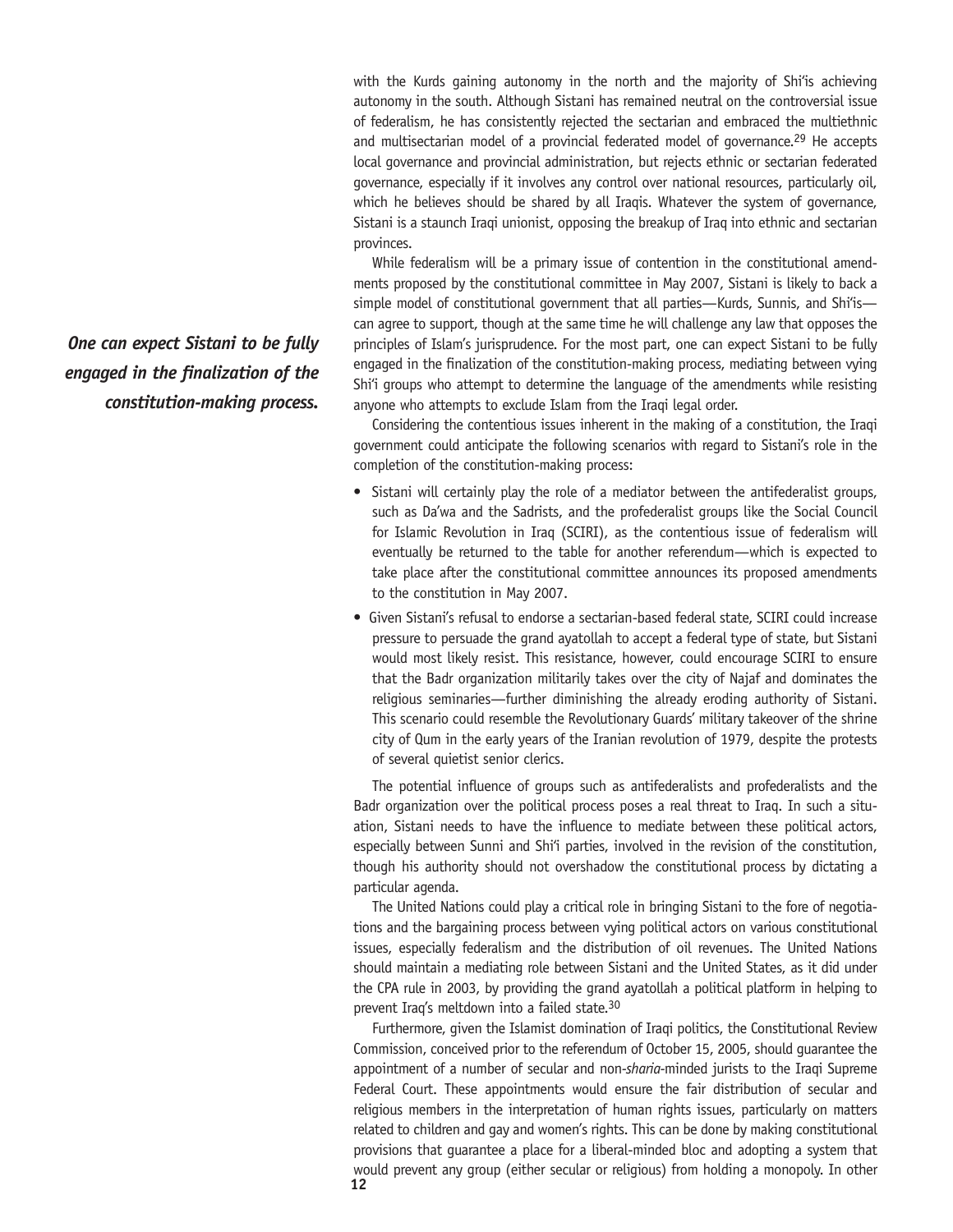words, the new Iraqi government should consider facilitating healthy, agnostic political interaction between the secular- and *sharia*-minded members of the new Iraqi judicial system.

In broad terms, the future Iraqi judicial institution should be viewed, like its American counterpart, as engaging in a constant process of negotiation over various ethical and moral issues. Jurists will most likely fall into secularist and religious factions. However, such an adversarial legal forum should not be seen as harmful to the political system but as a vibrant feature of a healthy democratic polity in the process of redefining its authoritarian past.

## **Sistani and the Post-December 2005 Elections**

How might Sistani contribute to the promotion of democracy after the December 2005 elections? The following are different scenarios in which Sistani and his network can operate to prevent conflicts (or perhaps create new ones) and bolster a postwar transitional democratic government for Iraq.

#### *Intersectarian Challenge (National Reconciliation Initiative)*

Although the wave of violence began in 2004, the terrorist attack on the Shi'i Golden Mosque in Samarra on February 22, 2006, has escalated violent sectarian warfare between the Sunni and Shi'i communities that had been virtually absent in the modern history of Iraq. It is highly unlikely that the sectarian struggle for power will end with the finalization of the constitution before a national referendum in summer 2007. As the Iraqi unity government faces possible disintegration in the near future due to the inability of the Maliki government to defeat sectarian tensions, violence will continue to haunt Iraqi society for years to come.

In the context of the pervasive sectarian mayhem, Sistani's presence has been both a blessing and a curse. On the positive side, he has consistently opposed any Shi'i retaliation against Sunni attacks and has advocated restraint, especially after incidents such as the Kadhemiya Bridge tragedy in August 2005 when almost 1,000 people were killed in a stampede of Shi'i pilgrims on a bridge leading to the Kadhemiya Mosque because of rumors that a suicide bomber had targeted the religious ceremony. He even advocated restraint after the attack that destroyed the Golden Mosque at Samarra. As Sistani's son, Muhammad Reda Sistani, explains, "We will do our best to control the Shi'is from taking revenge on Sunnis for the recent attacks. We believe these attacks are nothing else but to ignite the flames of *fitneh* (sedition) against the Iraqi people."31

However, on the negative side, Sistani's endorsement of the United Iraqi Alliance (UIA) as a sectarian political party has contributed to intersectarian tensions. Although the ayatollah's intention was never to encourage sectarianism, his support for the Shi'idominated party has helped pave the way for growing animosity between Sunni and Shi'is since the January 2005 elections. This is because most Sunnis felt increasingly marginalized and even experienced oppression from certain autocratic aspects of the UIA government, namely its shadowy, anti-Sunni death-squad operations.32

Since the Golden Mosque bombing, Sistani's role as a moderating influence on Shi'i militias has been undermined by the popular call for revenge against Sunnis. As the Wahabi-led Sunni attacks on the Shi'i community grow with the indiscriminate bombings of places of worship, funeral processions, and markets, concurrent with Shi'i retaliation through the Iraqi police force, Sistani's ability to restrain Shi'is has diminished. According to Muhammad Reda Sistani, "We have our limits and there is only so much we could do to stop the sectarian bloodshed."33

Sistani could contribute toward reducing sectarian tensions by working with other Sunni and Shi'i religious leaders (including tribal leaders) to engage in a National Rec*Sistani has consistently opposed any Shi'i retaliation against Sunni attacks and has advocated restraint.* 

*However, Sistani's endorsement of the United Iraqi Alliance (UIA) as a sectarian political party has contributed to intersectarian tensions.*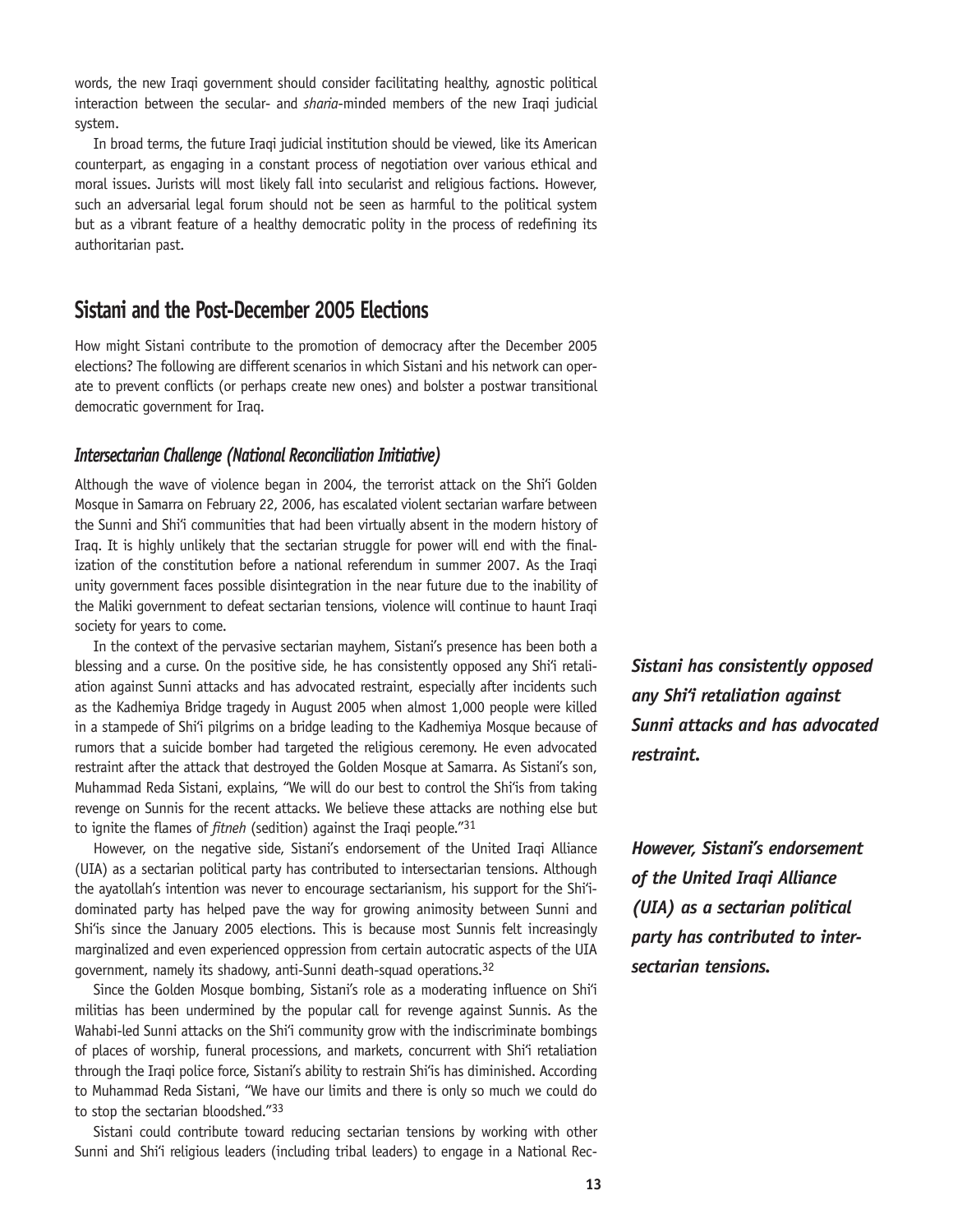onciliation Initiative with three aims: to display a united, powerful Sunni-Shi'i front with emphasis on common religious ideals; to express condemnation of anti-Shi'i Wahabi extremism and anti-Sunni Shi'i radicalism; and to form communal solidarity through the ceremonial process of intersectarian group gatherings. This project should take place on the civic association level, since such an initiative could also indirectly contribute to the civil society building process that is crucial to advancing democracy in Iraq.

The project would include the religious leaders of major urban and rural regions of Iraq—and especially the Sunni leaders, who can best benefit from such an initiative who would organize a number of academic, theological, and public events that would bolster national ties between Iraqis across ethnic and sectarian lines. With this proposed project, it is my intention to propose that any attempt to reconcile Iraqi society, which is divided over its ethnic and sectarian identity, requires holding public events in which every member of society can share and feel that they belong.

#### *Intrasectarian and Tribal Challenges*

Since summer 2005, Iraq has witnessed a series of intrasectarian clashes in its southern province. The most infamous are the August 26 clashes between the Sadrists and the Badr Brigade, when Sadr's followers fought against the SCIRI militia forces in Baghdad, Basra, Karbala, and Najaf. The May 2006 clashes between Fadhilla, a Shi'i militant organization based in Basra; Sadrists; and the SCIRI's Badr organization in the southern city of Basra highlight an expanding Shi'i versus Shi'i conflict, underlining an unfolding intrasectarian tension unprecedented in Iraqi history.

In the case of Basra, the problem lies mainly in the factional political landscape of the oil-rich province, where the three main Shi'i groups—the Fadhilla, Moqtada Sadr and his followers, and the Badr organization, each spearheading a distinct militia organization—continue to battle over territory and military control. Although many of the hostilities have been between the Fadhilla and the SCIRI factions, Sadr and his followers, who control Basra's police force and hospitals, continue to seek influence in a province where Sadr does not maintain much grassroots support. After he broke away from the UIA, Iraq's ruling Shi'i coalition, in fall 2006, Sadr's ambition to play a greater role in the future of the country has relied primarily on his loyal militia, the Mahdi Army, which appears to have grown in number and military strength since the summer of 2004, when it was severely defeated by U.S. forces in Karbala and Najaf.

However, the intrasectarian tension may get worse with the waning of Maliki's authority due to his government's inability to provide security and assert Baghdad's authority over Basra, where Shi'i political parties and tribal chiefdoms compete for control of the region and of tribal territories. Since Maliki has failed to create security by using more troops in troubled cities like Baghdad and Basra, Iraq may see an increase in tension between the emerging state army and the Sunni and Shi'i marshland tribal factions. The tribal problem, however, will be secondary to the problem of militias, which remain loyal to different Kurdish and Shi'i political parties, and in various provinces comprise much of Iraq's police and security forces. This military structure reaffirms the ethnic and sectarian split in post-Ba'athist Iraq. The sectarian makeup of the army, mostly composed of vying Kurdish and Shi'i militias, also continues to spur further sectarian tensions as Sunni Arabs experience a greater sense of fear and insecurity. At the same time, Maliki will certainly face greater Shi'i dissension as he moves to tackle not just the disarmament of the Badr organization, but also Sadr and his Mahdi Army.

The complexity of Shi'i political parties suggests that there will be more intense rivalry in cities like Baghdad, Basra, and even the northern city of Kirkuk, where ethnic Turkish Shi'i could trigger ethnic-sectarian strife with the Sunni Kurds, and groups loyal to Sadr could seek to exploit the tension for political prestige and influence.

Ideally, Sistani can be recognized as a key religious figure who will have influence as a peacemaker and a mediator among the contending Shi'i factions and even ethnic

*In Basra, the problem lies mainly in the factional political landscape of the oil-rich province.*

*Ideally, Sistani can be recognized as a key religious figure who will have influence as a peacemaker and a mediator.*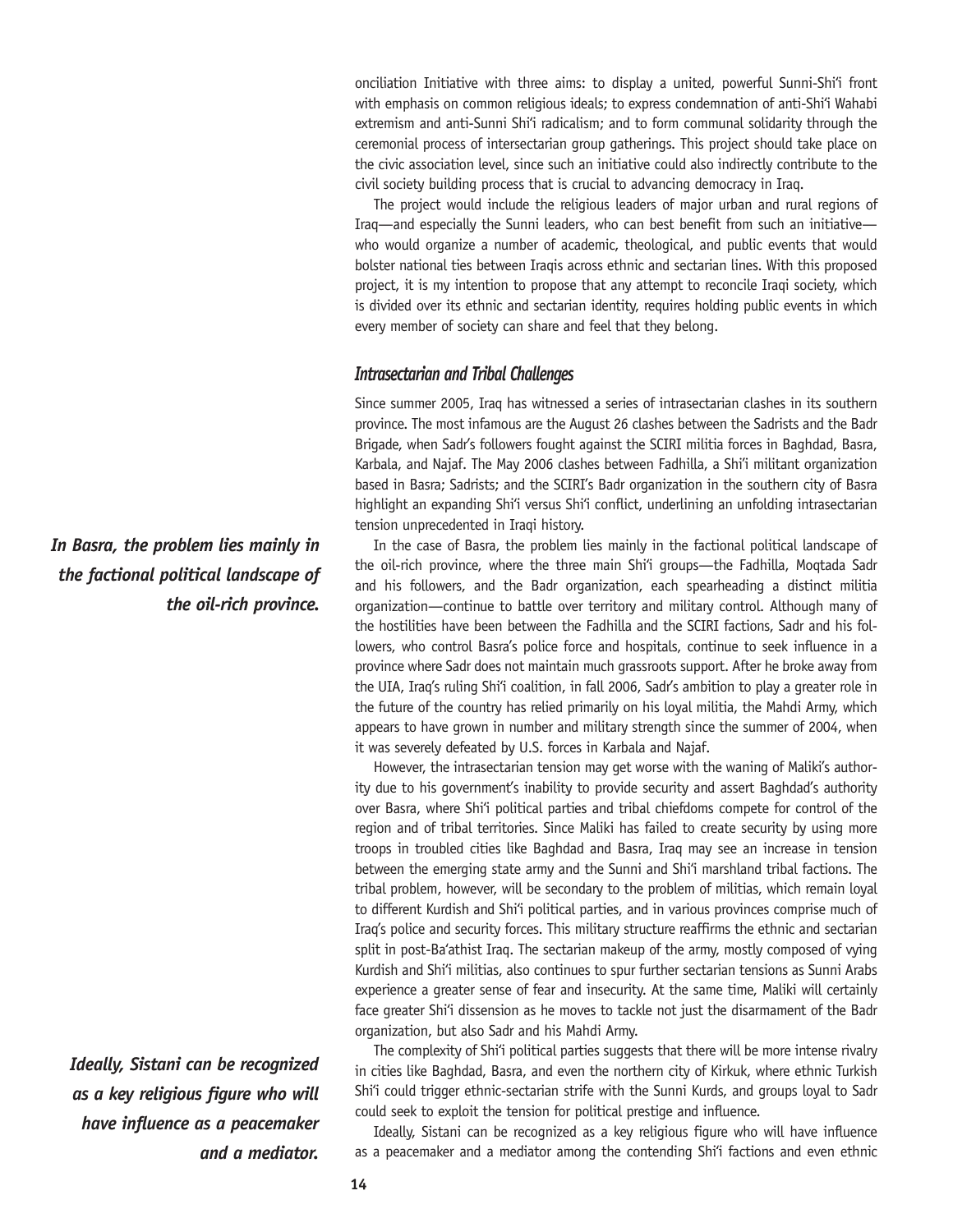groups, especially in cities like Basra and Kirkuk. He can protect smaller Shi'i groups, like the Islamic Allegiance Party based in Karbala, against the pro-Iranian SCIRI organization and especially against Sadr, whose militia has gained control of Karbala since 2003. Where struggles between followers of rival populist and conservative Shi'i clerics can lead to violence in cities like Basra and Baghdad, Sistani and his network of clerical associates can step in as peacemakers. An example of this role is a meeting on January 2, 2007, which Sistani led, bringing the Shi'i parties together and urging Sadr and his party to return to the Maliki government.

So far, however, the ongoing intrasectarian tensions, especially between Sadrists and SCIRI, over the issues of governance (federalism) and relations with the occupying forces, have diminished Sistani's ability to bring about some form of unity among the Shi'is. Sistani's power is decreasing mainly because of group rivalry among the Shi'is, which began to surface after the January 2005 elections. When Sistani criticized the UIA-led government in 2005 for its inability to ensure protection for ordinary Iraqis and demanded the government improve security in the country, Ibrahim Jafari, the prime minister in the transitional government following the January 2005 elections, was unable to respond to Sistani's request. Jafari's government was too fractured to provide a centralized army devoid of militias loyal to various Shi'i groups. Despite Maliki's good relations with Sistani, the new prime minister was also unable to bring about any meaningful results with the formation of his unity government. As a result, Iraq saw the emergence of a stronger Sunni insurgency and the explosion of sectarian warfare.

Since 2005, Sistani has grown increasingly cynical because of the Shi'i divisions, and, hence, less active in Iraq's political process. His unwillingness to become involved in Iraqi politics is certainly a negative factor, since it will provide a huge opportunity for the Sadrists and other Shi'i groups to step into the vacuum created by his absence. To what extent, and under what conditions, Sistani will return to politics as a mediator remains uncertain.

#### *The Sadrist Challenge*

Since the U.S.-led invasion of Iraq, the Sadrists have emerged as one of the most populist grassroots movements of the post-Ba'athist era. But the movement also poses the most serious threat to clerical orthodoxy and its somewhat conservative, quietist tradition best embodied by Ayatollah Sistani—since the revival of the *usuli* school of thought in the late eighteenth century.

Much of the "heterodoxy" of the Sadrist movement lies in its early (2003–04) rejection of clerical monopoly. Led by some young clerical students and followers of Sadr who accused Sistani of transforming the shrine city of Najaf into a "sleeping house of learning," the heretical tendencies of the Sadrist movement also entailed rejecting the religious authority of a living, high-ranking cleric in favor of the rulings of a deceased *marja'*, a blasphemous idea according to the *usuli* orthodox thinking that Sistani and his *hawza* represent. The tensions between the firebrand junior cleric Sadr and the quietist Sistani were at their worst when the cleric followers of Sadr criticized the grand ayatollah and even urged him and other quietist clerics to leave Iraq in 2003. At this critical juncture, the local tribal forces protected the quietist clerics, and if future conflicts between Sadr and Sistani supporters occur, the same local tribes will likely step in to protect the clerical establishment in Najaf.

The shift in the balance of power from Sadr to the quietist establishment occurred on August 26, 2004. After three weeks of intense fighting between the Mahdi Army and U.S. and Iraqi forces around the Imam Ali Mosque in Najaf, Ayatollah Sistani was able to broker a cease-fire deal with Sadr. In a show of strength against the upstart Sadr, the grand ayatollah proved that he is a force with which to be reckoned. Sistani made it clear that he will not only control populist figures like Sadr in the Shi'i Iraqi community, but will also exert a moderating influence on Iraqi Shi'is to bring a peaceful transition to democracy *Sistani has grown increasingly cynical because of the Shi'i divisions, and, hence, less active in Iraq's political process.*

*The shift in the balance of power from Sadr to the quietist establishment occurred on August 26, 2004.*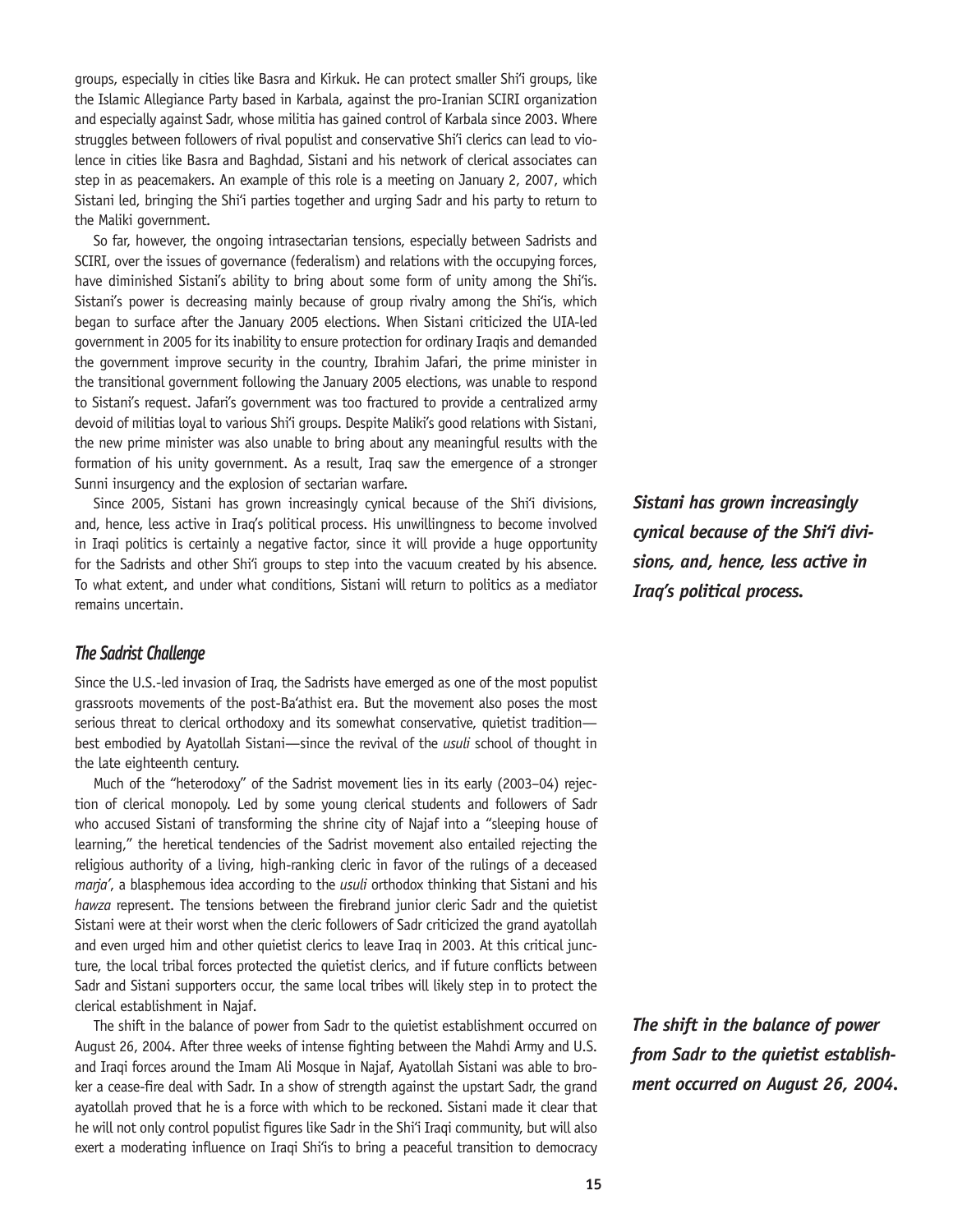in Iraq. In a sense, the Sistani organization was able to provide a counterweight to the Sadrist challenge, especially in the face of growing tension between various Shi'i groups, as well as with the Anglo-American armies.

Whether Sistani will be able to help disarm the Shi'i militias largely depends on whether he would be willing to issue a *fatwa* for disarming the militias amid the ongoing inter- and intrasectarian tensions. So far he has refrained from doing so.<sup>34</sup> Following the Samarra attack, Sistani alluded to the use of militia forces in the protection of holy places, where the state army has failed to offer such protection. Sistani's tolerance of the Shi'i militias in the Samarra case highlights the emerging sectarian overtones of his attitude toward Iraqi affairs as he seeks to find ways to protect his Shi'i community against Sunni extremism. His ability, and perhaps willingness, to limit the power of the militias is eroding.

Although Sistani maintains high authority among many followers of Sadr, many other Sadrists regard him as a traitor for not standing up to Saddam Hussein in the nineties and the Americans in 2003 and the summer of 2004. Many Sadrists will most likely follow their young leader regardless of a possible call by Sistani to disarm his forces. Also, many shadowy groups within the Mahdi Army and Sadrist dissenters will likely challenge any ruling issued by Sistani to disarm their fighters, especially with the possible overstay of the U.S. troops in Iraq. Since these splinter groups are highly anti-Iranian, Sistani may find parts of southern Iraq hostile to his Najaf-based *hawza* and to any other non-Arab Iraqi clerics.

The future of the Sadrist movement may rest upon these splinter groups, which continue to build their strength amid the sectarian warfare and the weak presence of the Iraqi government. It is from these groups that another charismatic and populist leader will most likely challenge the clerical establishment in Najaf, the Iraqi government, and the U.S.-led occupation of Iraq. Facing such prospects, Sistani will surely lose influence in places such as Sadr City, where an anti-occupation ideology like that of the Sadrists can prevail.

Sistani's future strategy in dealing with the Sadrist movement remains uncertain. Sistani will most likely continue to negotiate with Sadr and the movement's future leaders for restraint and patience, as he did in August 2004 and later in September 2004 in a meeting that included Abdul Aziz Hakim, Sadr's main rival. In an important meeting in early January 2007, Sistani persuaded Sadr to end his boycott of the UIA and return to the parliament.<sup>35</sup> The January 21, 2007, return of the Sadrists to their seats in the Iraqi parliament, to which they were elected in December 2005, is indicative of Sistani's enduring influence in the Shi'i political community, despite his diminishing authority in the face of sectarian conflict and growing competition between Shi'i groups in southern Iraq.

#### *The Question of U.S. Withdrawal*

Responding to a question on the possibility of a long-term U.S. presence in Iraq, Muhammad Reda Sistani, the ayatollah's highest-ranking representative in Iraq, was quick to reply with the following statement: "We could tolerate the U.S. forces to a certain extent; however, if the Americans continue to extend their stay we will not have our autonomy and that is not compatible with democracy.<sup> $r$ 36</sup> The younger Sistani later noted that the reason his father did not issue a *fatwa* against the U.S. troops in the spring of 2003 was mainly due to the fact that, at that moment, a Shi'i-led insurgency would have created increased instability in a country that has been war-ridden for more than two decades. Sistani believed that the wisest move was to maintain calm in order to create a democratic government that would represent and protect the Iraqi people.

The younger Sistani's remark is crucial to understanding Sistani's attitude toward the U.S. military presence in Iraq. It involves two major points: first, the United States could stay in Iraq as long as the Iraqis need U.S. troops to train their army to create security in a post-conflict period; and, second, the United States should leave Iraq once stability has been established and announced by the Iraqi government, bringing autonomy to a country that has experienced years of bloodshed. But such a vision of autonomy will not

*Sistani's future strategy in dealing with the Sadrist movement remains uncertain.*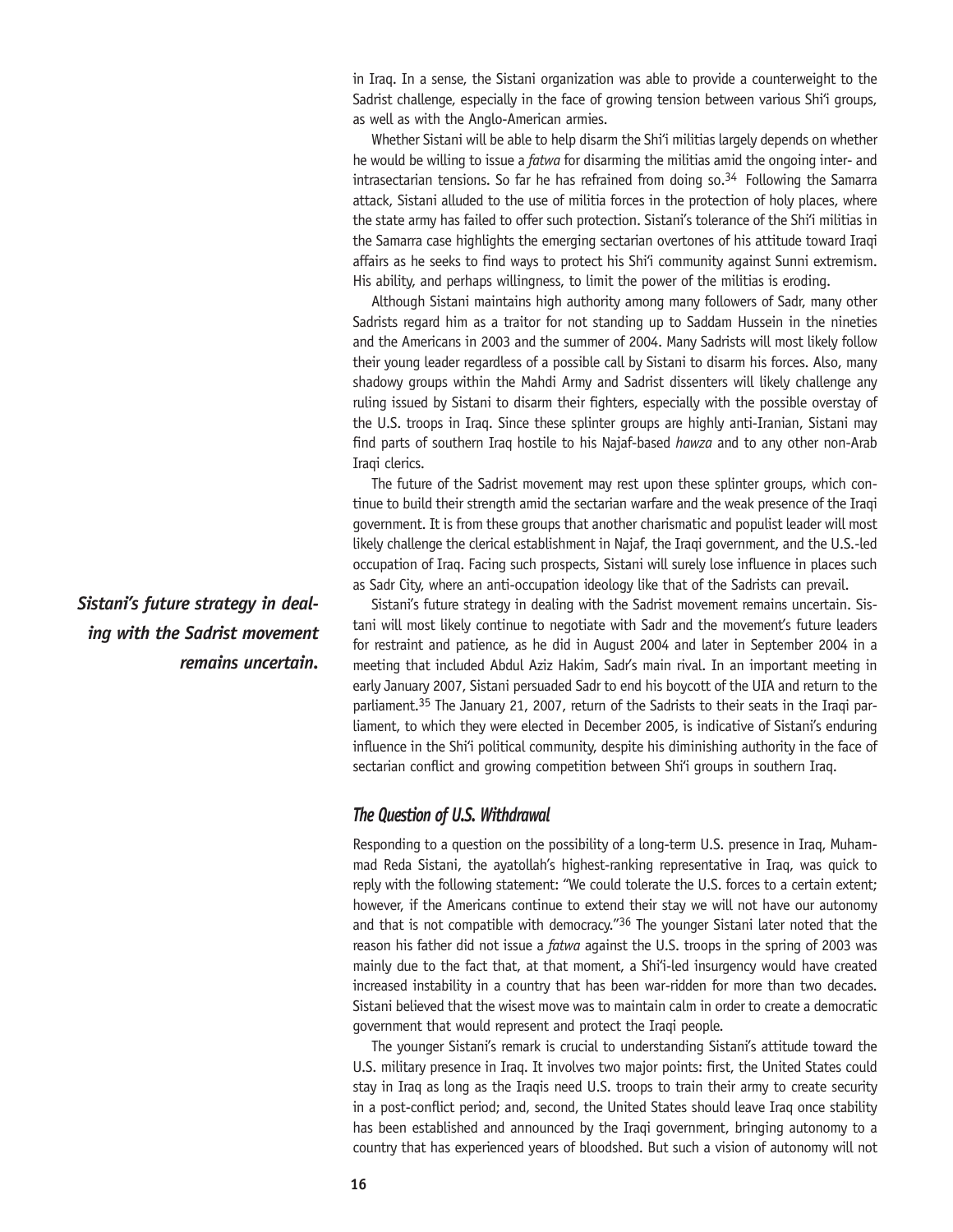be easily realized if the heavily armed militia of Sadr and the Sunni militant insurgency continue to pose an immediate threat to the well-being of Iraqis, despite the gradual building of an Iraqi national army with the help of the Americans.

As a pragmatist, Sistani understands this predicament, and it is due to the Sunni insurgency and the Sadrist threat that he may not resist the U.S. presence in Iraq for a considerable period of time. As long as the national army is unable to fight off the Sunni insurgency and Shi'i militias, it is highly unlikely that Sistani will call for a U.S. withdrawal from Iraq. Since any future Iraqi government is bound to depend on American troops against the insurgency, Sistani will refrain from opposing the presence of any foreign forces that ensure the stability of the country—at least for the time being.

However, other questions and controversies remain. What will happen if the United States becomes involved in a military intervention against pro-Iranian Shi'i militias that may aim to take revenge for the situation in Lebanon or if the United States attacks Iran? Will Sistani issue a *fatwa* to prevent the Shi'i-led insurgency from taking on the Americans or the British, or will he object if U.S. attacks involve civilian deaths or a violation of the sanctity of holy spaces? In fact, both of these situations have already occurred, once in Najaf in the summer of 2004, when Sistani objected to the U.S. military incursion against the Mahdi Army in the holy city, and in July 2006, when he spoke against the Bush administration support for Israel against the Lebanese Hizbollah. Will Sistani muster support against the U.S. troops in Iraq if the administration decides to engage in a military operation against Iran and its nuclear facilities?

To answer these questions, we must bear in mind that Sistani is primarily concerned with maintaining stability in the region while rejecting any policy or military adventurism that could endanger the integrity, autonomy, and security of Muslim countries in the greater Middle East. U.S. policymakers must recognize that any perceived belligerent U.S. action in the region could provoke the wrath of Sistani and his numerous followers in countries like Afghanistan, Iraq, Iran, and Lebanon.

The U.S. aim should be to secure a pragmatic cooperation with Sistani's network through the Iraqi government, assuring the grand ayatollah that the United States' longterm objective is to protect the autonomy of Iraq, keep it free from military occupation, and to promote stability in the region. The United States should also demonstrate its intent to protect Iraqi citizens from sectarian warfare. If not, Sistani could rally hundreds of thousands of Shi'is, as he did in January 2004 to reject plans for a caucus system. The key player here is a competent and trustworthy Iraqi government that is able and willing to maintain peace and stability. If the Iraqi government cannot do so, then the United States should seek a third party, such as the United Nations, to work toward the goal of bringing stability to the country against sectarian conflict.

## **Post-Sistani Iraq: Who Will Succeed Sistani?**

Perhaps the most troubling aspect of Sistani's influence on the future of Iraq concerns the impact of his death. The grand ayatollah has not yet appointed a successor according to the traditional clerical succession process. Yet Sistani is now 76 years old and his health could easily deteriorate, as it did in summer 2004, leaving a leadership vacuum in the Shi'i Iraqi community. Notwithstanding Sistani's decreasing influence since February 2006, no other cleric in the post-Ba'athist era has had so much authority in Iraq, and his death could precipitate a major intrasectarian conflict that would cause major problems in Baghdad and other Iraqi cities in the south.

The leading candidate to replace Sistani is the Afghan-born, Najaf-based Grand Ayatollah Muhammad Ishaq Fayadh. He is an old seminary student friend of Sistani since the 1950s and a staunch ally since 1992. Ayatollah Khu'i reportedly recognized Fayadh as one of his most trusted and loved students, and it is likely that Sistani will soon appoint him as his successor.<sup>37</sup> As a successor, Fayadh is more likely to deal directly with the Ameri*The U.S. aim should be to secure a pragmatic cooperation with Sistani's network through the Iraqi government.* 

*Sistani is now 76 years old and his health could easily deteriorate, leaving a leadership vacuum in the Shi'i Iraqi community.*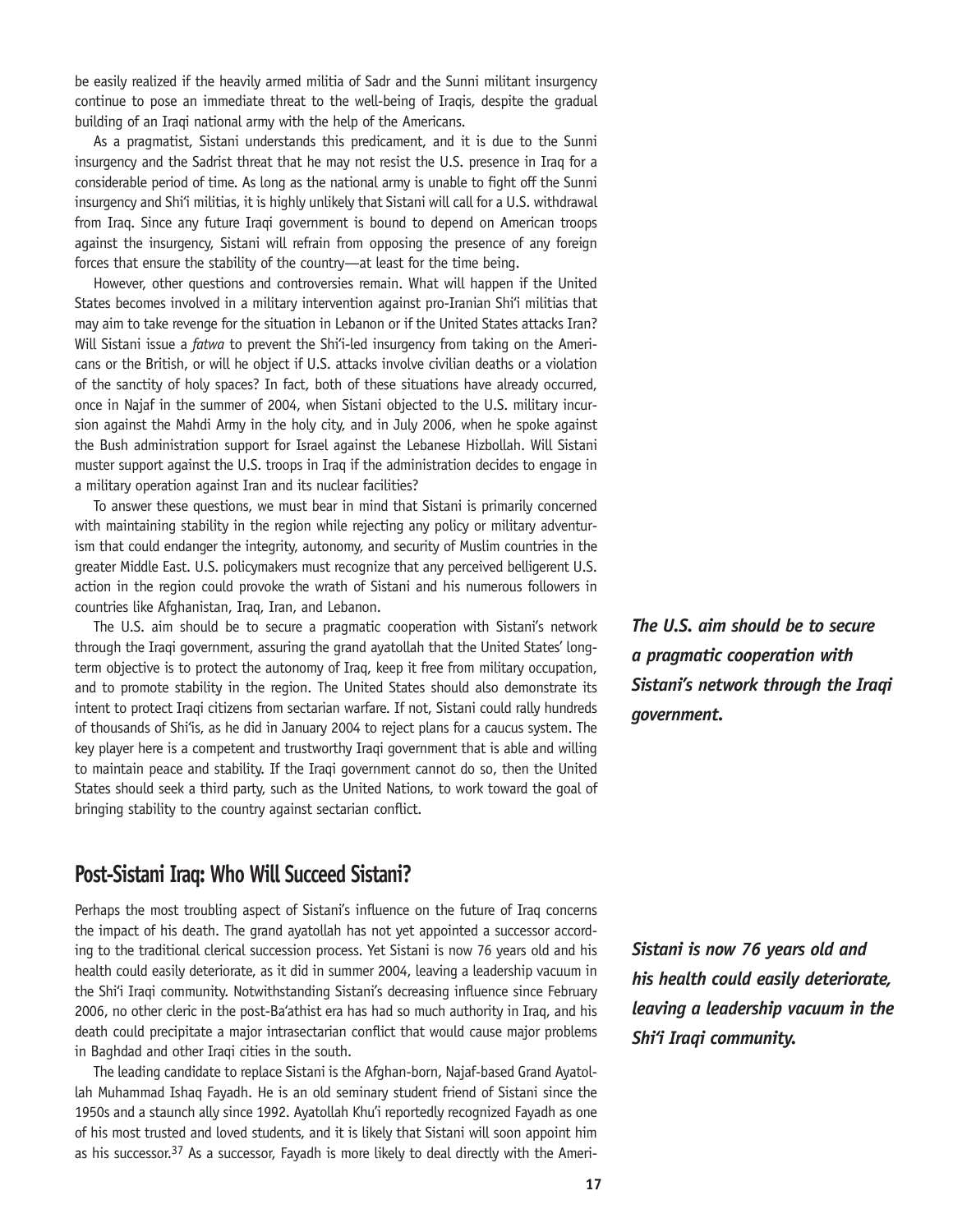cans and get involved in the transition process; however, he is also likely to antagonize the Sadrist nationalists, who view him as an Afghan foreigner who should not have a say in Iraq's politics.

Two other Najaf-based clerics, the grand ayatollahs Bashir Hussein al-Najafi and Muhammad Said Hakim, are also potential candidates. A major problem in the succession for most Shi'i Iraqis (excluding the Sadrists) will likely be the non-Arab ethnicity of Fayad and Najafi—Fayadh is an Afghani and Najafi is an Indian by birth. However, it should be recalled that Ayatollah Khu'i was an ethnic Azari and a national of Iran, yet he was revered by most Iraqi Arab, Kurdish, and Turkmen Shi'is. Sistani himself is an Iranian, and he has remained the most respected cleric with the largest number of adherents in Iraq. It is important to remember that the most important feature of a successor to a high-ranking cleric like Sistani would be his recognized piety and knowledge among the clerical establishment and the global Shi'i community. Therefore, it is unlikely that Najafi and Hakim will be the successors because they are considered lesser scholars than Fayadh, who is highly respected by many Shi'i Iraqis, particularly by the tribal chieftains of Najaf.

The main question is when, amid the sectarian turmoil and the democratic transition of Iraq, Sistani will appoint a successor. As Mehdi Khalaji has explained, traditionally, a *marja'* usually avoids appointing a successor, since he carries the responsibility for the successor's possible impieties or mistakes after the *marja's* own death.38 Choosing a successor can also create animosity among competing candidates, generating problems for the community. The process of succession will be a challenging one, a process with which Sistani might have to engage seriously in the near future. Whichever *marja'* becomes the successor, however, he will certainly face responsibilities similar to Sistani's, with perhaps fewer supporters and less religious authority.

## **The Younger Sistani**

Regardless of who emerges as Sistani's successor, the person who will continue to manage Sistani's center at Najaf after his death will probably be Muhammad Reda Sistani, the oldest son and the most trusted *wakil* of the grand ayatollah. In his early forties, Muhammad Reda has a reputation for being the most able of all Sistani's representatives in Iraq. At Najaf, he maintains a great deal of respect among the local tribal leaders and many Shi'i political leaders and he is highly intelligent and articulate. The younger Sistani exemplifies much of what his father has been revered for since 2003: he is a man of religious integrity and ascetic piety with the wisdom to guide and unite the Iraqi people against domestic and foreign enemies.

Although his authority will be second to whomever succeeds his father, the younger Sistani can be expected to play a major role in the organization and the management of Sistani's center in Najaf after his father's death. For the most part, Muhammad Reda will continue to be responsible for managing the accumulated wealth of Sistani's religious organization. Should his father become seriously ill, Muhammad Reda might be one of the only Shi'i leaders who could offer political solutions to Iraq's problems. At this moment, he is in full control of his father's affairs at the Najaf center. He maintains a low profile, but is highly active in expanding tribal loyalty against potential threats from radical Shi'i groups.

However, it is unlikely that the Sadrists will yield to Muhammad Reda as they have to Sistani since August 2004. It is highly possible that after the death of Sistani, the followers of Sadr, especially those local commanders of the Mahdi militia who have become increasingly independent of Sadr since the December 2005 elections, might attempt to either expel or assassinate Sistani's son. But this scenario will also depend on how SCIRI's Badr organization reacts to such a situation, in case a problem of succession occurs. If the Sadrists attempt to gain control of Najaf as they did in the summer of 2004, SCIRI will

*The most important feature of a successor would be his recognized piety and knowledge among the clerical establishment and the global Shi'i community.*

*In his early forties, Muhammad Reda has a reputation for being the most able of all Sistani's representatives in Iraq.*

*It is unlikely that the Sadrists will yield to Muhammad Reda as they have to Sistani since August 2004.*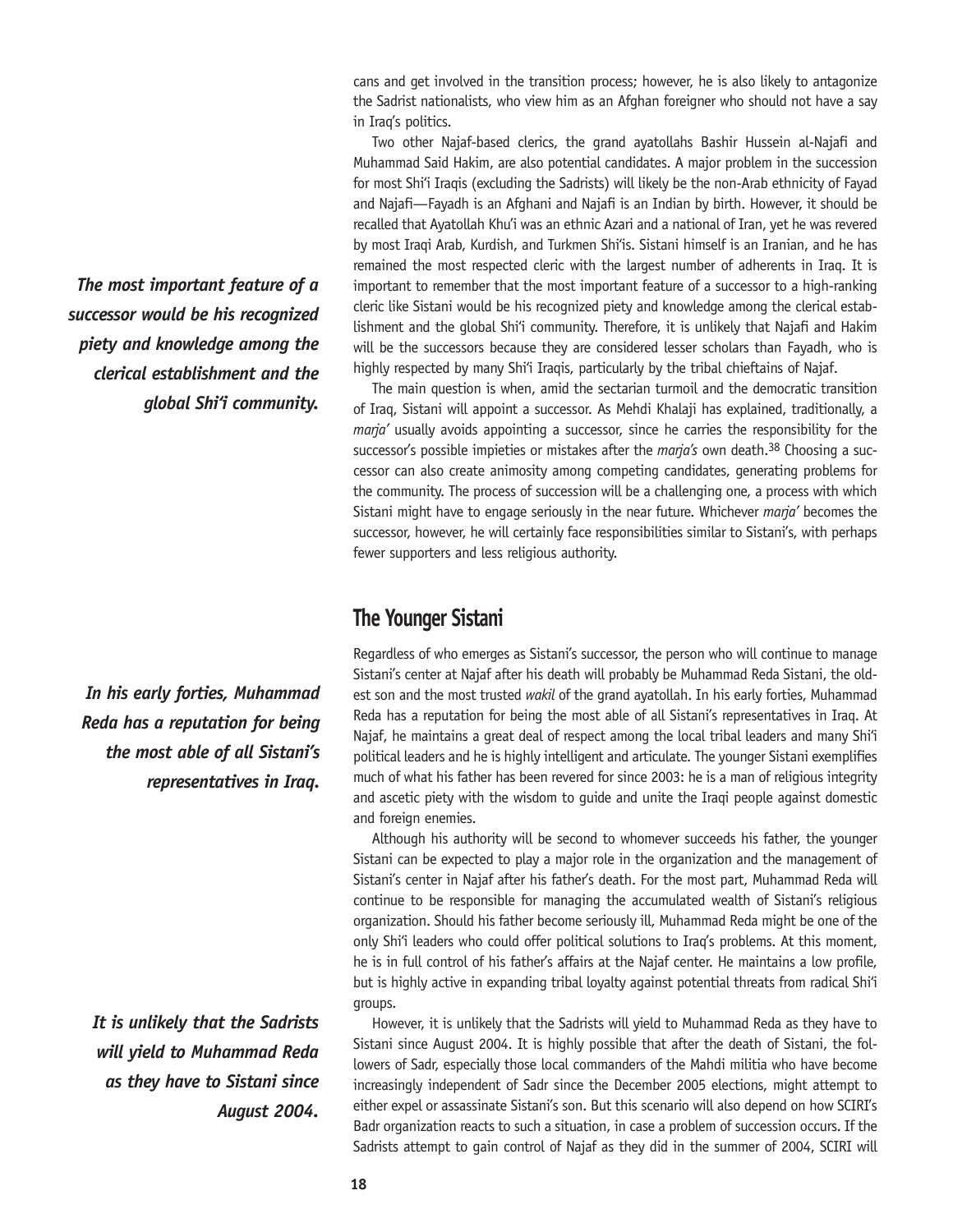most likely support Muhammad Reda. This could lead to a bloody confrontation between the Sadrists and SCIRI in the central provinces of southern Iraq.

## **Conclusion and Recommendations**

At a public lecture at the United States Institute of Peace in July 2005, former CPA spokesman Dan Senor described his perplexity over the Sistani phenomenon during the height of the postwar period: "Those days we were constantly trying to figure out if Sistani was Archbishop Tutu or Ayatollah Khomeini." What Senor, and certain members of the CPA, who lacked any serious training in the history and cultural life of Iraq, failed to recognize was that Sistani is neither Tutu nor Khomeini; bluntly put, Sistani is Sistani. To appreciate him and to understand his role in Iraqi politics, one has to understand his ideas, thoughts, and works in relation to the distinct religious tradition to which he belongs, seen in the context of Iranian and Iraqi histories. Knowing the history of Iraq and particularly its religious tradition would have saved U.S. officials from many avoidable missteps and mistakes, including the failure to design a comprehensive plan to engage Sistani in Iraq's political process.

Washington would do well to heed the views of Vali Nasr laid out in the 2004 summer issue of *The Washington Quarterly*. While discussing the revival of Shi'i Islam and the resurgence of the militant Sunni forces as an aftermath of the 2003 overthrow of Saddam, Nasr wisely suggested that the U.S. government "avoid confrontation with Iraq's Shi'a and, most importantly, al-Sistani."39 Two years later, Nasr's statement continues to be relevant, as Sistani maintains a tight grip on some of Iraq's most important democratic building blocks: numerous civic associations, tribal orders, and political parties in the southern regions of the country. Even among some of the Sadrists and the followers of Ayatollah Yaqubi of the Fadhilla party in Basra, Sistani holds a high level of authority.

To ignore Sistani, as Bremer and the CPA did in the summer of 2003, is to fail to recognize the deep-seated spiritual authority and historical influence of the clerical establishment in post-Ba'athist Iraq. The relevance of Iraq's most influential religious figure in the democratization of Iraq will be a critical variable. To attempt to build a new Iraq without the participation or the intervention of Ayatollah Sistani and other Shi'i clerics on the local level would be highly unrealistic and certainly unwise.

But to rely too heavily on Sistani as a mediator and a peacemaker is also a mistake. Sistani maintains considerable traditional authority, but his power is limited due to the political situation on the ground, which is becoming more unpredictable with the ongoing sectarian tensions. Sistani's current influence in Iraq is, therefore, ambiguous: he remains a major figure with a huge financial and religious network, but his influence is increasingly challenged as a result of sectarian tensions and the rise of low-ranking clerical leaders, like Sadr, who seek to make a name for themselves in their sectarian communities.

So how might Baghdad and the United States deal more effectively with Sistani?

*First, Baghdad and Washington should recognize that until the sectarian warfare*  subsides, Sistani is unlikely to regain his pre-2006 authority. While he still maintains enormous authority over Shi'is, Sistani is limited to expanding his religious organization and helping to build a vibrant civil society in southern Iraq amid anti-Shi'i attacks conducted by Sunni Salafists and rivalries among Shi'i militia groups. Only after the central government has attained firm control over major urban areas can Sistani reclaim his traditional authority and maintain cohesion within the Shi'i political coalition. U.S. support for building a strong Iraqi military, therefore, is indirectly connected to bolstering Sistani's authority.

*Second, it is primarily in the constitutional process that Sistani could play a major*  role in overcoming sectarian tensions in the Iraqi government. The months leading up to the revision of the constitution are crucial, especially after recommended amendments to the constitution will have to be approved by another referendum. Because the *Knowing the history of Iraq and its religious tradition would have saved U.S. officials from many avoidable missteps and mistakes.*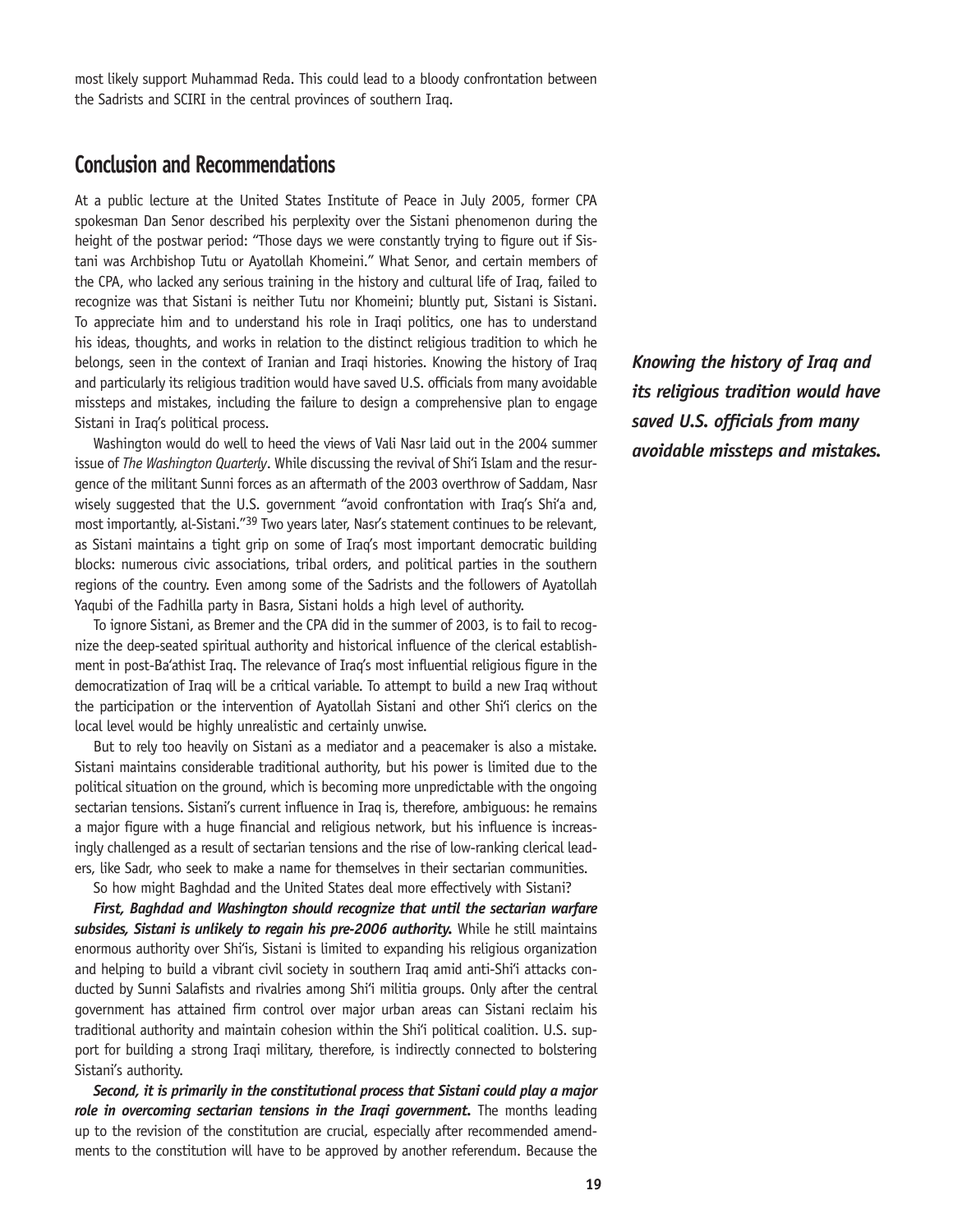United States has lost influence over the Iraqi government since Maliki's rise to power, and because the Sadrists wield greater popularity under his reign—particularly since their withdrawal from the parliament on April 16, 2007—it will become more crucial to involve Sistani in the negotiating process as a bridge-builder. Sistani could play the role of someone who would seek to achieve compromise between political factions over issues such as deba'athification and redistribution of oil.

His staunch stance against a sectarian model of federalism will be welcomed by many Iraqi nationalists who fear the breakup of their country. His involvement could also encourage the Sunnis to use greater political participation as a way to break down the Kurdish-Shi'i hegemony over the Iraqi government. But if the constitutional negotiations fail due to sectarian agendas promoted by groups such as SCIRI, democratization in Iraq could be dealt a major blow and tensions could be expanded with the greater marginalization of the Sunnis.

*Third, the United States should be realistic in its assessment of what it can expect from Sistani, and it should recognize that Washington's interests may not always coincide fully with those of Sistani.* The United States should not rely too heavily on Sistani as a peacemaker who can ultimately serve U.S. interests in Iraq and the region. Washington should, in particular, avoid considering Sistani as an ally who can potentially help American troops in case of a Shi'i uprising against the U.S. occupation. Sistani is not, in the words of an American official, a "pro-American" cleric; nor is he "anti-American." The ayatollah is highly suspicious of any foreign forces on Muslim lands, whether in Afghanistan, Iraq, or Lebanon. For the most part, Sistani views the U.S. presence as an act of occupation and believes that the Americans have no moral or political legitimacy to maintain their troops in Iraq. As noted earlier, he emerges from the quietist tradition, which holds the clerical establishment responsible for challenging and even at times resisting foreign occupation, especially if such an occupation is perceived to be jeopardizing the contract of social relations among the Muslim believers in an Islamic country. Sistani's call for U.S. withdrawal from Iraq may be inevitable, and Washington should not ignore his demands.

*Finally, rather than viewing the politics of post-Ba'athist Iraq as an opportunity to create a liberal democracy that could serve as a model for the greater Middle East, Washington should anticipate the possible emergence of a "postliberal"—though not necessarily "illiberal"—democracy that may not be well-disposed to U.S. interests in the region.* Liberal democracy has been viewed as an ideal option for Iraq by many policymakers, but in reality Iraqi democracy may develop to become something completely different than expected when the United States invaded the country with the intention of making it a model of liberal democracy for the Middle East in order to transform the political regime of Iraq's neighbors. For the most part, the fledgling Iraqi democracy can be described as becoming a hybrid communitarian and liberal order that may display the following three features:

- (a)Different practices of citizenship and accountability than the Western practice of democracy, including the practice of accountability through non-state actors, mainly religious organizations led by clerical authorities.
- (b)Islam playing a predominate role in the makeup of the government through political party structure.
- (c)Consolidation of a democratic state that may be potentially hostile to other democratic states, especially countries like Britain and the United States.

Ideally, a postliberal form of democracy includes not only the protection of the freedom of religion but of all modern liberties and civil rights, as well as the very right of civil polity to exist against absolutist trends. Sistani's effort to accommodate religion in the Iraqi constitutional democracy should not be seen as something negative (or anti-democratic), but as offering the possibility of creating a new democratic order that is simply different

*Sistani is not a "pro-American" cleric, nor is he "anti-American."*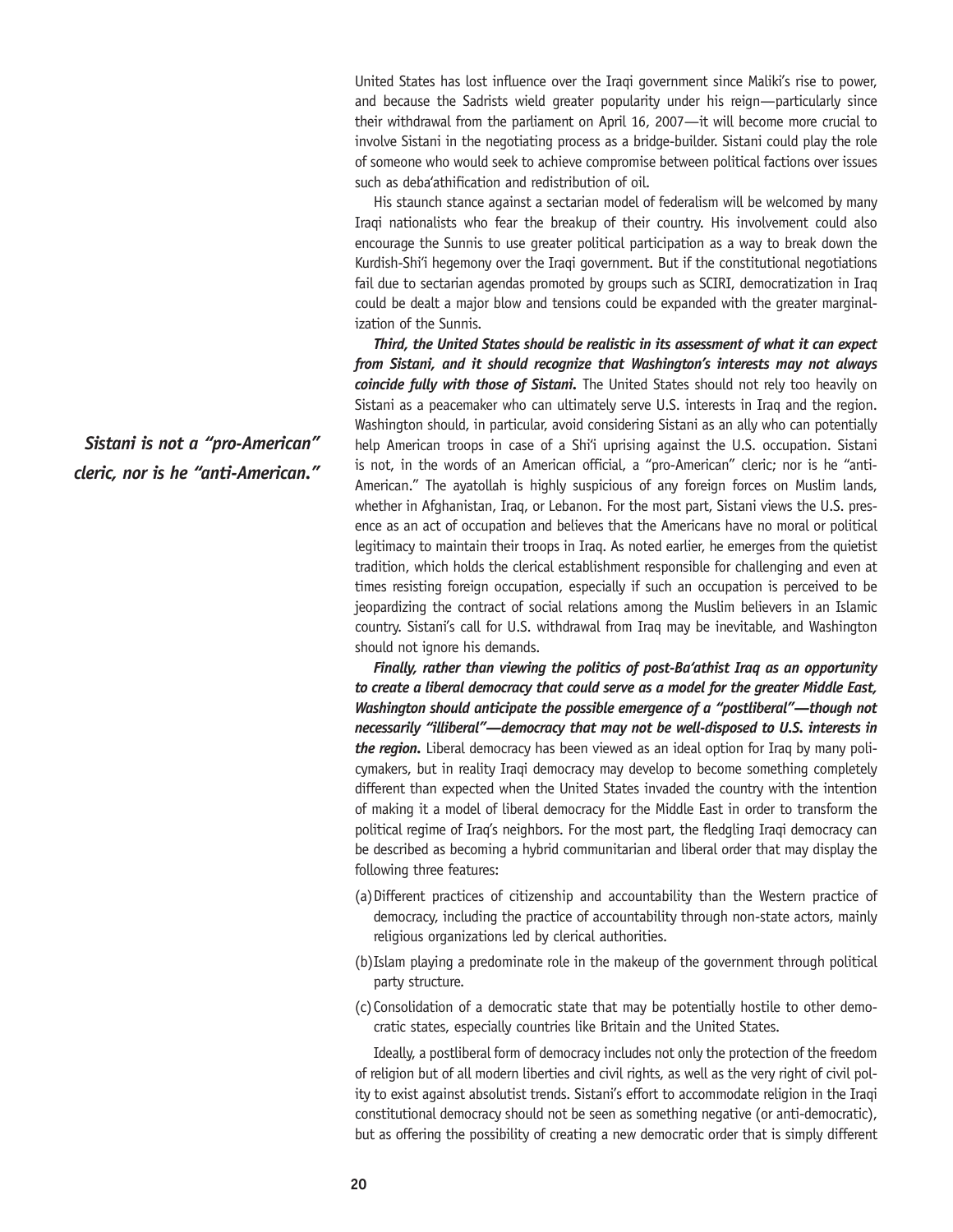from the type of democratic system known in the United States. The new political order most likely will not include any dominant secular features, especially the presence of a major secular political party in the government, but the democratic practices of access, accountability, competition, and participation may be intact.

In short, liberal democracy, as understood and practiced in its American federated sense, may not (or perhaps should not) be the yardstick by which to measure all other types of democracy, especially in the Iraqi case. The United States must nonetheless do all it can to accommodate and support the new Iraqi government and its civil society with the aim of maintaining the ideal of accountability and popular sovereignty that is common to all types of democracies.

Building a democracy is the art of fostering a sense of accountability, backed by a strong state that can provide security and safety for its citizens. Democratization requires the shaping of a political community whose members feel that they belong to a collective body of institutions that represent and allow them to govern themselves via legitimate and transparent means.

At this critical juncture, Iraq lacks both a fully legitimate democratic state and transparent political institutions; it also lacks a shared sense of democratic solidarity, which is increasingly being replaced by provincial tribalism and militant sectarianism, especially in the Shi'i populated regions of southern Iraq. What is also missing is an autonomous Iraqi state, independent of the U.S. military and solely dependent on and transparent to the Iraqi people: a state that can govern beyond the Green Zone bubble and combat the onslaught of insurgency without the assistance of U.S. forces.

In this milieu, nonetheless, the grand ayatollah and his socioreligious network are likely to continue to be a force for moderation amid the ongoing sectarian tensions and intra-Shi'i competition. Sistani's staunch support for popular sovereignty and a united Iraqi government, devoid of sectarian politics, can be one of the most momentous factors for the promotion of democracy and stability in a country that appears to be descending into a major civil war. Iraq simply cannot be held together by Iraqi army and police forces, even with the full backing of the U.S. forces. What Iraq needs is a political system that is made up of democratically minded actors loyal to a new democratic order, inclusive of all ethnic and sectarian groups in the country. Policymakers would be well advised not to underestimate the role of the grand ayatollah Sistani in their quest for this new Iraq.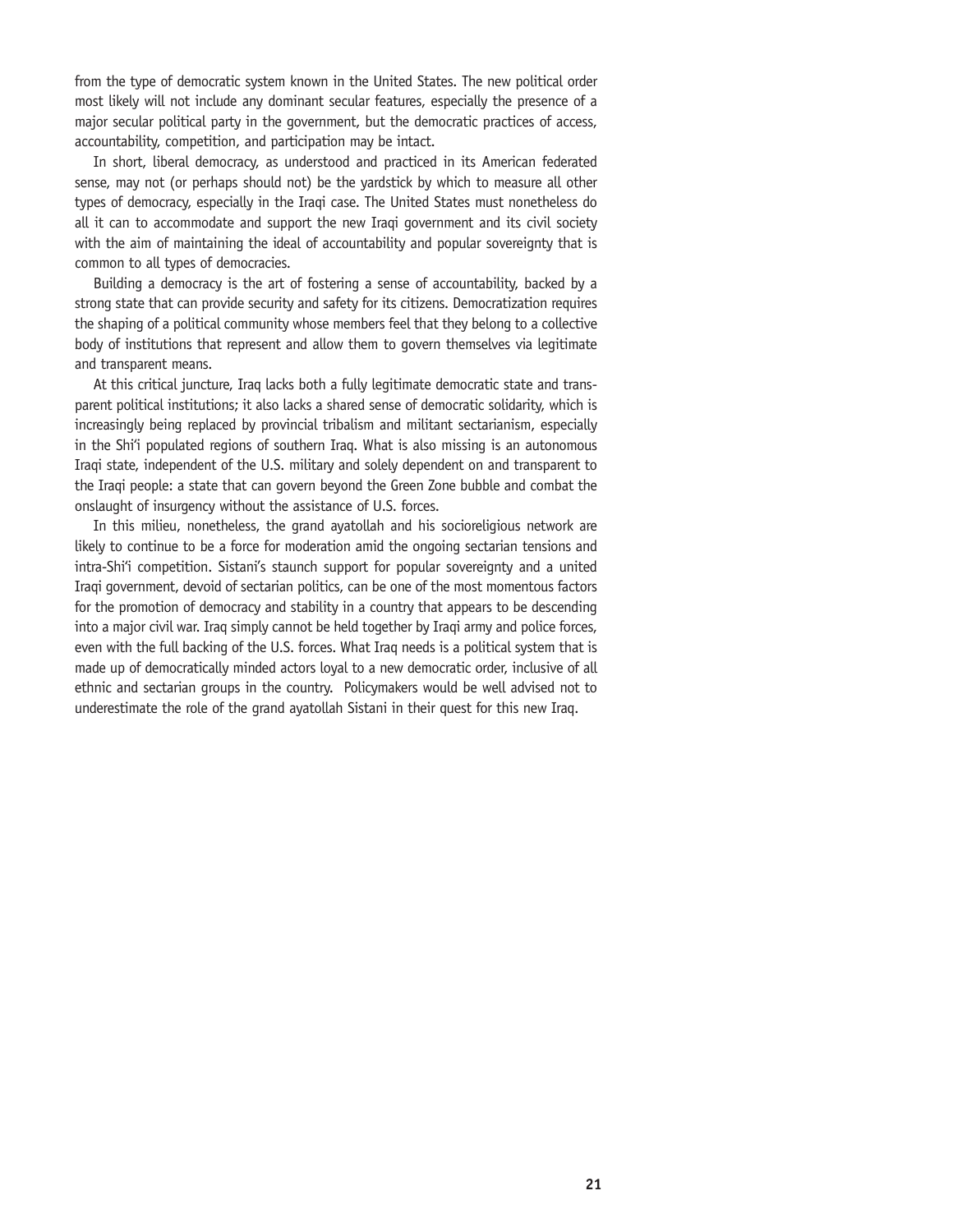## **Notes**

- 1. The Sadrists have not only advanced an Islamist political agenda in an attempt to redefine the Iraqi state in terms of chiliastic visions of authority, but also mobilized a grassroots movement composed of disenfranchised Shi'i youths initiated in the cult of martyrdom and impassioned with anti-American sentiments; their network operatives and ideological popularity among many Iraqis since spring 2003 may serve to illustrate the growing tide of public religion based on militant overtones in post-Ba'athist Iraq.
- 2. The term "public religion" can be described as a modern phenomenon whereby religion enters the public domain to question, contest, or protect religious ideals of individual action and social normality from administrative state penetration, in the process opening up a new public domain with religious overtones and network mobilization of religious interaction, breaking down the strict secularist separation between the "religious" and "political" spheres. For a comprehensive study of public religion, see José Casanova, *Public Religions in the Modern World* (Chicago: University of Chicago Press, 1994).
- 3. Unless otherwise stated, in this report the term "Shi'i" refers only to the Twelver sect, which represents the overwhelming population of Iraqi Shi'is.
- 4. According to my informal studies, this view is not shared by many Sunni Arabs, who see Sistani as a sectarian religious figure of Iranian nationality. The Iranian element plays a major role in Sunni-Shi'i relations in the post-Ba'athist era.
- 5. Based on a conversation with Ayatollah Morteda Montezari, Qom, Iran, May 2005.
- 6. Based on a conversation with a seminary student at Sistani's center, Qom, July 2006.
- 7. It should be noted that Sunni Muslims, too, revere the shrine of Ali as a major sacred site.
- 8. As a result of such a decentralized network of civic associations, many of the representatives (including the high-ranking ones) do not necessarily share the exact views of or agree with the rulings of Sistani. This has been a major problem in determining how Sistani "really" views certain political matters since 2003. See Reidar Visser, "Sistani, the United States and Politics in Iraq: From Quietism to Machiavellianism?" *Norwegian Institute of International Affairs,* no. 700 (2006): 5–6.
- 9. Abdul Rahim Aghighi Bakshaishi, *Faqih Rasteh* (Qom: Islam, 2004): 114.
- 10. Sandro Magister, "Shiite Islam: The Grand Ayatollah Sistani Wants Najaf as the Capital," April, 3, 2004, www.chiesa.espressonline.it/printDettaglio.jsp?id=7021&eng=y. [Accessed February 14, 2007]
- 11. For a rough account of Sistani's financial sources in 2004, see Magister, "Shiite Islam." For the best recent study of Sistani's financial system, see Mehdi Khalaji, "The Last Marja: Sistani and the End of Traditional Religious Authority in Shiism," *Policy Focus* no. 59 (September 2006), 51 pages, especially page 10. According to Khalaji, Sistani's "annual income is between \$500 million and \$700 million and his worldwide assets exceed \$3 billion."
- 12. Vali Nasr, "Understanding Sistani's Role," *Washington Post*, April 19, 2004, A19.
- 13. The hospital is the second most advanced in the region.
- 14. After Ayatollah Ali Khameini, Sistani pays the largest stipend to the seminary students in Qom. Sistani pays 70,000 tomans (roughly \$77) per month to unmarried seminary students and 100,000 tomans (roughly \$112) to married students. An added 100,000 toman (\$112) is paid to the students at the end of the year. However, Ayatollah Khameini pays the Qom seminary students more than 25 percent of Sistani's stipend. In Najaf, however, Iraqi seminary students are paid 70,000 tomans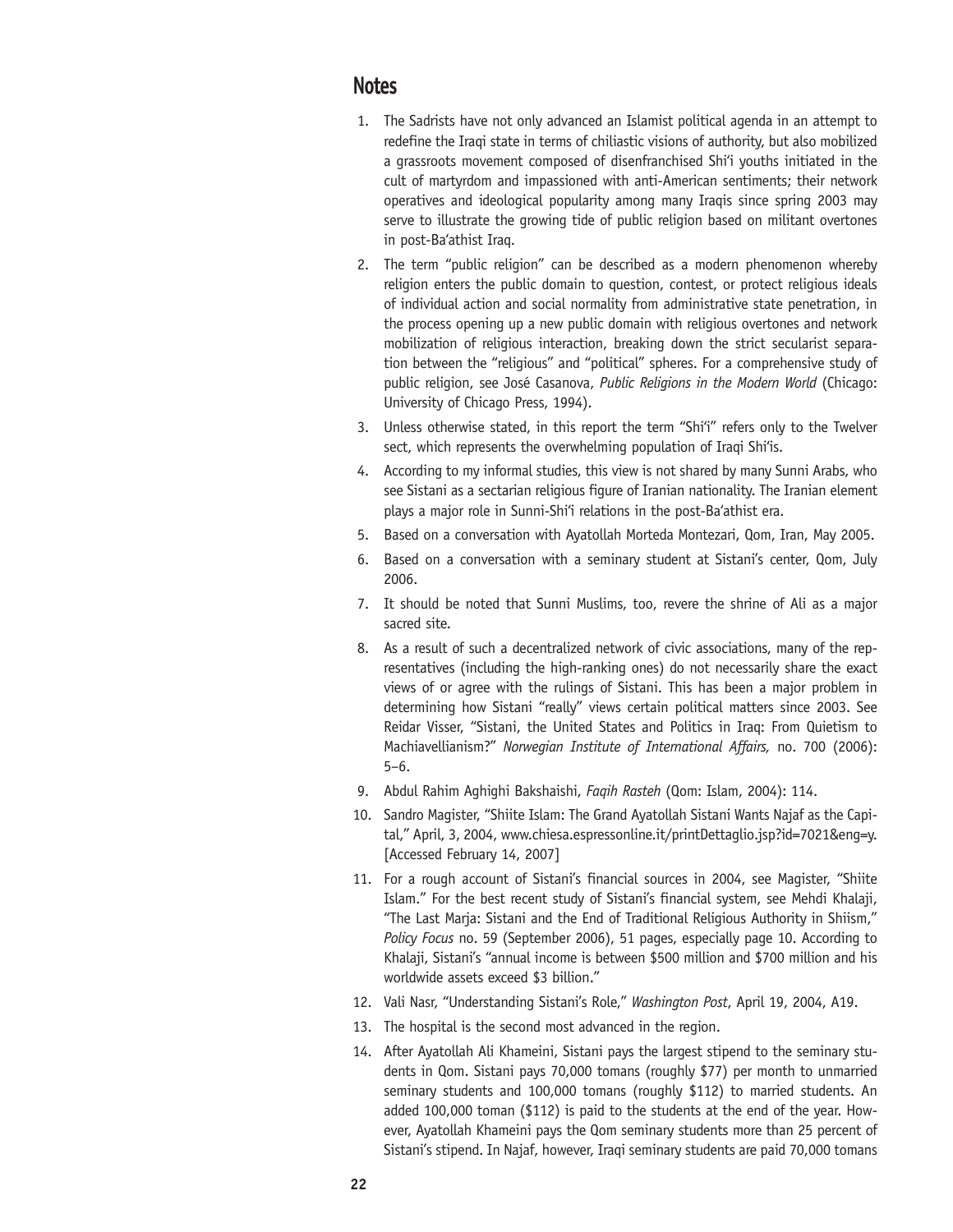and those with families are paid 100,000 tomans per month by Sistani's son, Muhammed Reda, who runs the Najaf center. Author interview with a representative of Sistani, Qom, Iran, July 17, 2006.

- 15. www.holynajaf.net.
- 16**.** www.holykarbala.net; www.holykadhmia.com; www.basracity.net.
- 17. These websites would include Sistani's centers in many cities, including Beirut and Damascus. See www.sistani.org/html/far/main/index.php?page=9&lang=far&part=9.
- 18. The two computer servers that the center uses are based in California and Canada. For the website of the Aalulbayt Global Information Center, see http://www. al-shia.com/html/eng/index.htm.
- 19. See Visser, "Sistani, the United States and Politics in Iraq," 11.
- 20. Quoted by Juan Cole, "The Ayatollahs and Democracy in Iraq," *ISIM Review* no. 17 (spring 2006): 34–35.
- 21. Edward Wong, "Direct Election of Iraqi Assembly Pushed by Cleric," *New York Times*, January 12, 2004, A1.
- 22. Larry Diamond, *Squandered Victory: The American Occupation and the Bungled Effort to Bring Democracy to Iraq* (New York: Times Books, 2005), 86.
- 23. Yitzhak Nakash, *The Shi'a in the Modern Arab World: Reaching for Power* (Princeton, NJ: Princeton University Press, 2006), 9.
- 24. Author interview, a representative of Sistani, Qom, July 18, 2006.
- 25. Visser, "Sistani, the United States and Politics in Iraq," 13–14.
- 26. Vali Nasr, *The Shia Revival: How Conflicts within Islam Will Shape the Future* (New York: W.W. Norton, 2006), 189.
- 27. Alex Berenson, "Iraq's Shiite Insist on Democracy: Washington Cringes," Common Dreams News Center, November 30, 2003. www.commondreams.org/ headlines03/1130-03.htm.
- 28. Juan Cole, "Sistani the Big Winner; Kurds Furious," Antiwar.com, June 10, 2004. Accessed February 14, 2007, www.antiwar.com/cole/?articleid=2779.
- 29. On August 5, 2005, Ibrahim Jafari quoted Sistani on the constitution: "Ayatollah Sistani does not disagree with the principle of federalism if the Iraqi people choose it." www.iran-daily.com/1384/2342/html/index.htm.
- 30. This point is suggested by Larry Diamond in his article "What to do in Iraq: A Roundtable," *Foreign Affairs*, July/August 2006, 152.
- 31. Author interview, Najaf, August 8, 2005.
- 32. As a representative of Sistani describes, it was for this reason that Sistani decided to keep his distance from the UIA in the December 2005 elections.
- 33. Author interview, Najaf, August 8, 2005.
- 34. In May 2006, Sistani issued a statement favoring the disarmament of militias, but he never issued an official *fatwa*.
- 35. Hussain Al-Kabi, "al-Sadr Yahath Mowaqf al-tiyar al-Sadri beshan al-Hukumat wa al-barleman ma al-Sistani,"alsabaah, January 9, 2007. http://www.alsabaah.com/ paper.php?source=akbar&mlf=interpage&sid=35299.
- 36. Author interview, Najaf, August 8, 2005.
- 37. Author interview, Qom, July 17, 2006.
- 38. Mehdi Khalaji, *The Last Marja: Sistani and the End of Traditional Religious Authority in Shiism* (Washington, DC: The Washington Institute for Near East Policy, 2006), 18.
- 39. Vali Nasr, "Regional Implications of Shi'a Revival in Iraq," *The Washington Quarterly,* vol. 27, no. 7 (2004): 21.